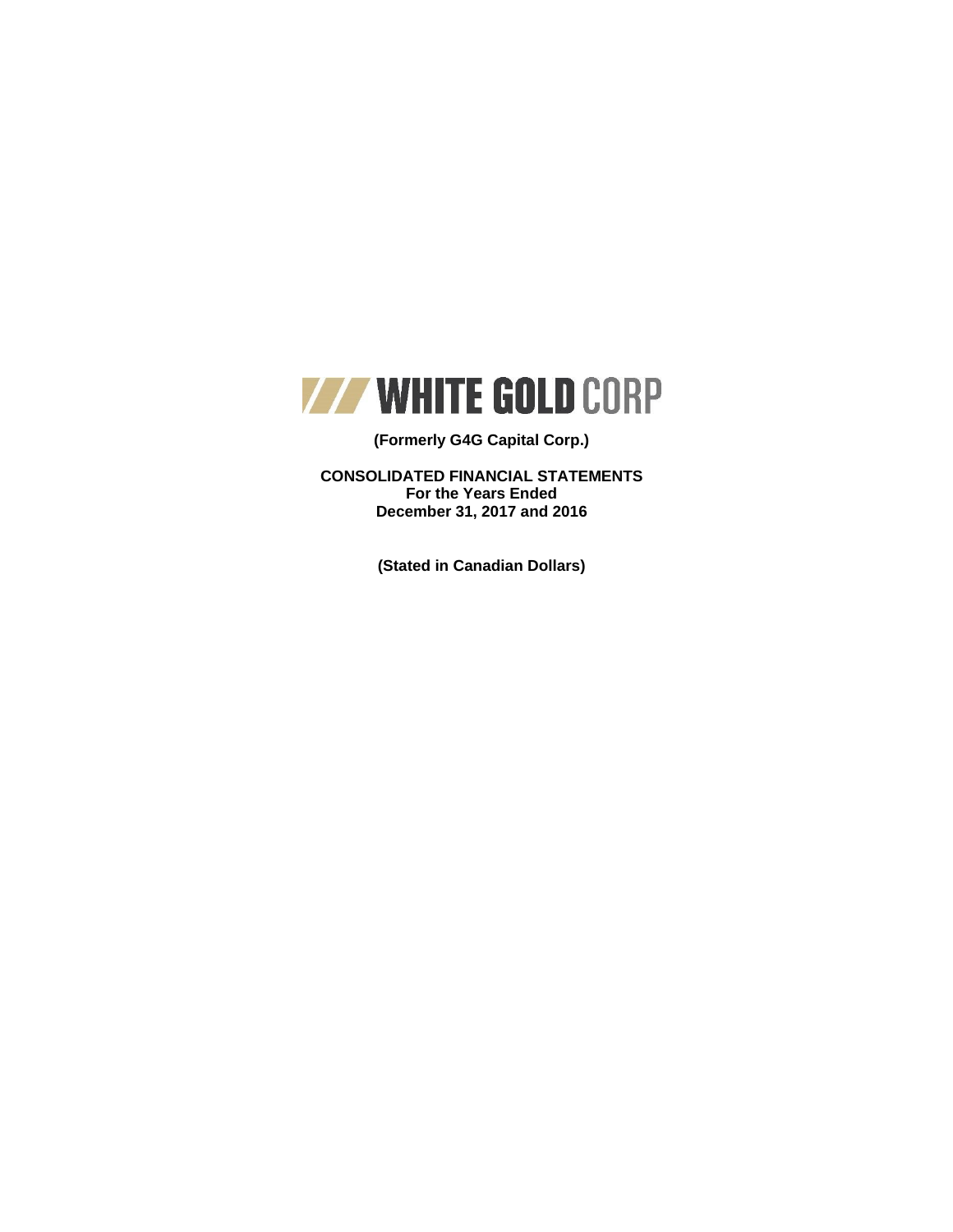

UNIT 114B  $(2^{nd}$  Floor) – 8988 FRASERTON COURT BURNABY, BC V5J 5H8

 **A CHAN AND COMPANY LLP CHARTERED PROFESSIONAL ACCOUNTANTS**

T: **604.239.0868**  F: **604.239.0866**

#### **INDEPENDENT AUDITORS' REPORT**

To: the Shareholders of White Gold Corp. (formerly G4G Capital Corp.)

We have audited the accompanying financial statements of White Gold Corp. (formerly G4G Capital Corp.) (the "Company"), which comprise the consolidated statements of financial position as at December 31, 2017 and December 31, 2016, and the consolidated statements of operations and comprehensive loss, consolidated statements of cash flows and consolidated statements of changes in equity for the years ended December 31, 2017 and December 31, 2016, and a summary of significant accounting policies and other explanatory information.

#### **Management's Responsibility for the Consolidated Financial Statements**

Management is responsible for the preparation and fair presentation of these consolidated financial statements in accordance with International Financial Reporting Standards, and for such internal control as management determines is necessary to enable the preparation of consolidated financial statements that are free from material misstatement, whether due to fraud or error.

#### **Auditors' Responsibility**

Our responsibility is to express an opinion on these consolidated financial statements based on our audits. We conducted our audits in accordance with Canadian generally accepted auditing standards. Those standards require that we comply with ethical requirements and plan and perform the audit to obtain reasonable assurance about whether the consolidated financial statements are free from material misstatement.

An audit involves performing procedures to obtain audit evidence about the amounts and disclosures in the consolidated financial statements. The procedures selected depend on the auditors' judgment, including the assessment of the risks of material misstatement of the consolidated financial statements, whether due to fraud or error. In making those risk assessments, the auditors considers internal control relevant to the entity's preparation and fair presentation of the consolidated financial statements in order to design audit procedures that are appropriate in the circumstances, but not for the purpose of expressing an opinion on the effectiveness of the entity's internal control. An audit also includes evaluating the appropriateness of accounting policies used and the reasonableness of accounting estimates made by management, as well as evaluating the overall presentation of the consolidated financial statements.

We believe that the audit evidence we have obtained in our audits is sufficient and appropriate to provide a basis for our audit opinion.

#### **Opinion**

In our opinion, the consolidated financial statements present fairly, in all material respects, the financial position of the Company as at December 31, 2017 and December 31, 2016, and its financial performance and its cash flows for the years ended December 31, 2017 and December 31, 2016 in accordance with International Financial Reporting Standards.

> *"A Chan & Company LLP"* Chartered Professional Accountants

Burnaby, British Columbia April 30, 2018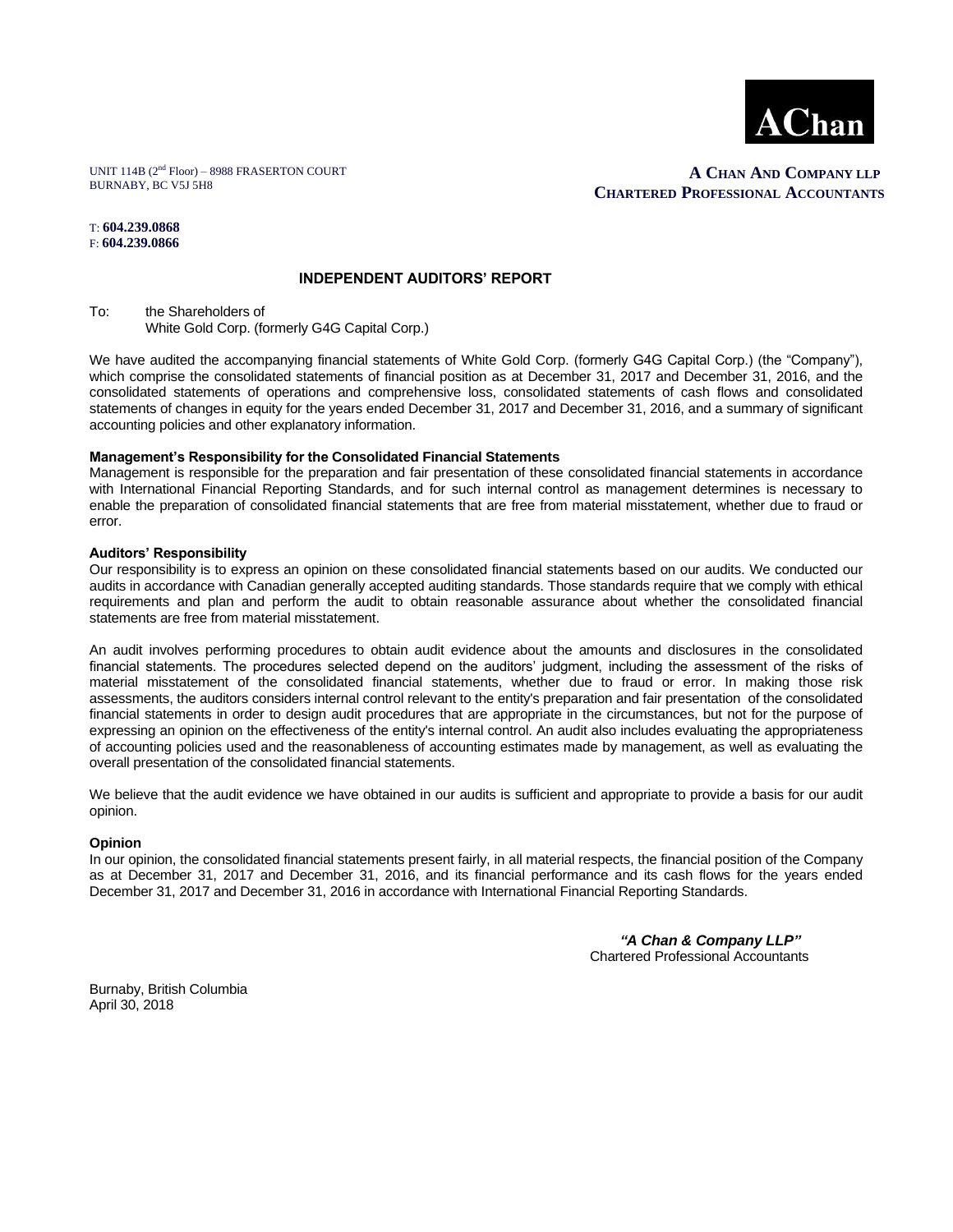# **White Gold Corp. (Formerly G4G Capital Corp.) Consolidated Statements of Financial Position As at December 31, 2017 and 2016**

(Stated in Canadian Dollars)

|                                                        | 2017                      | 2016             |
|--------------------------------------------------------|---------------------------|------------------|
| <b>Assets</b>                                          | December 31               | December 31      |
| <b>Current assets</b>                                  |                           |                  |
| Cash & cash equivalents                                | \$<br>11,457,964          | \$<br>16,703,411 |
| Amounts receivable                                     | 855,684                   | 112,916          |
|                                                        | 12,313,648                | 16,816,327       |
|                                                        |                           |                  |
| Property bonds [Note 5]                                | 20,122                    | 20,122           |
| Property, plant & equipment [Note 5]                   | 62,272                    |                  |
| Exploration and evaluation assets [Note 5]             | 77,689,056                | 12,667,800       |
|                                                        | 77,771,450                | 12,687,922       |
|                                                        | \$<br>90,085,098          | \$<br>29,504,249 |
| <b>Liabilities</b>                                     |                           |                  |
| <b>Current liabilities</b>                             |                           |                  |
| Accounts payable                                       | \$<br>193,593             | \$<br>284,230    |
| <b>Accrued liabilities</b>                             | 29,205                    | 38,430           |
| Due to related parties [Note 6]                        | 2,239,950                 | 1,409,570        |
| Flow-through share premium liability [Note 7]          | 314,997                   |                  |
|                                                        | 2,777,745                 | 1,732,230        |
| Non-Current liabilities                                |                           |                  |
| Contingent liability & advance royalty [Note 8]        |                           |                  |
| Future income tax liability [Note 13]                  | 6,588,016<br>2,216,000    |                  |
|                                                        | 11,581,761                | 1,732,230        |
| Shareholders' equity                                   |                           |                  |
|                                                        |                           |                  |
| Share capital [Note 7]                                 | 88,879,183                | 35,492,169       |
| Contributed surplus                                    | 4,227,295                 | 3,653,148        |
| Accumulated deficit                                    | (14,603,141)              | (11, 373, 298)   |
|                                                        | 78,503,337                | 27,772,019       |
| <b>Total Liability and Equity</b>                      | \$<br>90,085,098          | \$<br>29,504,249 |
| Nature of operations [Note 1]<br>Contingency [Note 12] |                           |                  |
| Approved<br>on behalf of the                           |                           |                  |
| Board:                                                 |                           |                  |
| (Signed) "Maruf Raza"                                  | "Sianed) "David D'Onofrio |                  |

(Signed) *"Maruf Raza" (Signed)* "David D'Onofrio"

Maruf Raza, Director David D'Onofrio, Director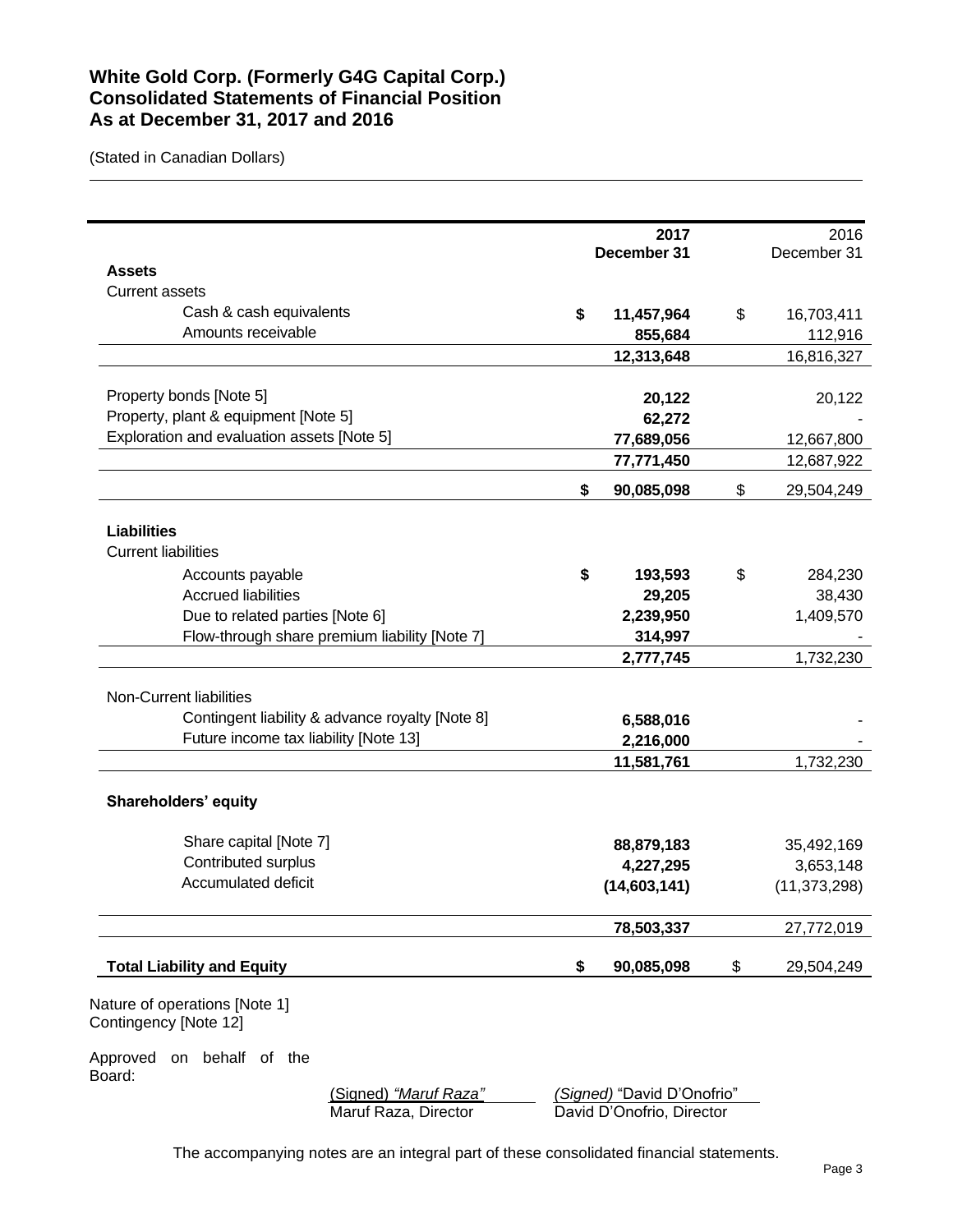# **White Gold Corp. (Formerly G4G Capital Corp.) Consolidated Statements of Operations and Comprehensive Loss For the years ended December 31, 2017 and 2016**

|                                             | December 31, 2017   | December 31, 2016 |            |
|---------------------------------------------|---------------------|-------------------|------------|
| <b>Expenses</b>                             |                     |                   |            |
| Interest and bank charges                   | \$<br>1,572         | \$                | 156        |
| Advance royalty accretion expense           | 112,869             |                   |            |
| Consulting fees [Note 6]                    | 310,049             |                   |            |
| Wages and management fees [Note 6]          | 237,007             |                   |            |
| Office and administration [Note 6]          | 371,304             |                   | 23,522     |
| Insurance                                   | 20,195              |                   |            |
| Travel expenses                             | 179,243             |                   | 26,999     |
| Conferences and events                      | 109,079             |                   |            |
| Professional fees                           | 204,239             |                   | 105,063    |
| Stock based compensation [Note 7]           | 266,324             |                   | 70,971     |
| Transfer agent, regulatory & other          | 154,427             |                   | 95,598     |
| Write-down of exploration assets [Note 5]   | 59,690              |                   |            |
| Depreciation expense                        | 10,990              |                   |            |
| (Loss) before undernoted items              | (2,036,988)         |                   | (322,309)  |
| Gain on settlement of debt                  |                     |                   | 17,524     |
| Interest income                             | 171,487             |                   | 6,997      |
| Deferred income tax expense [Note 13]       | (1,364,342)         |                   |            |
|                                             |                     |                   |            |
| Loss and comprehensive loss for the year    | \$<br>(3, 229, 843) | \$                | (297, 788) |
| Depreciation expense                        |                     |                   |            |
| Basic and diluted earnings (loss) per share | \$<br>(0.04)        | \$                | (0.01)     |
| Weighted average shares outstanding         | 75,190,024          |                   | 27,610,918 |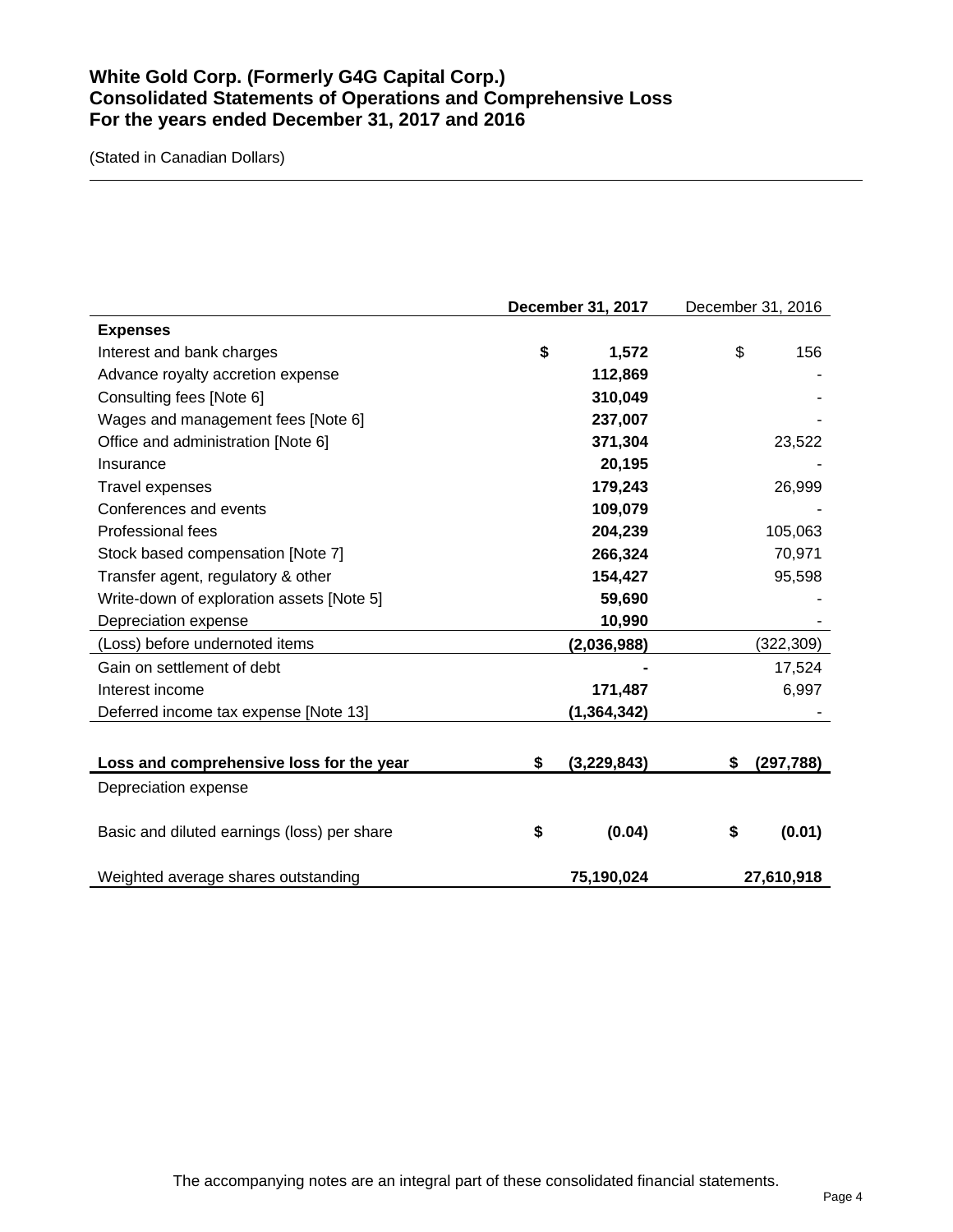# **White Gold Corp. (Formerly G4G Capital Corp.) Consolidated Statements of Shareholders' Equity For the years ended December 31, 2017 and 2016**

|                                                                      | Number of<br>shares  | Amount<br>\$.                | Contributed<br>surplus | Deficit<br>S.  | Total equity<br>\$           |
|----------------------------------------------------------------------|----------------------|------------------------------|------------------------|----------------|------------------------------|
| Balance at January 1, 2017                                           | 60,725,986           | 35,492,169                   | 3,653,148              | (11, 373, 298) | 27,772,019                   |
| Private placements<br>Shares issued (warrants exercised)             | 9,911,500<br>253,125 | 18,755,460<br>86,027         | (17, 683)              |                | 18,755,460<br>68,344         |
| Shares issued (property acquisition)<br>Fair value of agent warrants | 17,500,000           | 36,749,995                   | 325,506                |                | 36,749,995<br>325,506        |
| Share issuance costs<br>Flow-through share premium liabilities       |                      | (1,037,813)<br>(1, 166, 655) |                        |                | (1,037,813)<br>(1, 166, 655) |
| Stock based compensation<br>Net loss for the year                    |                      |                              | 266,324                | (3,229,843)    | 266,324<br>(3,229,843)       |
| Balance at December 31, 2017                                         | 88,390,611           | 88,879,183                   | 4,227,295              | (14,603,141)   | 78,503,337                   |
|                                                                      |                      |                              |                        |                |                              |

| Balance at January 1, 2016          | 23,725,986 | 9,681,267     | 1,716,079 | (11, 075, 510) | 321,836       |
|-------------------------------------|------------|---------------|-----------|----------------|---------------|
|                                     |            |               |           |                |               |
| Private placements                  | 30,000,000 | 21,000,000    | ۰         |                | 21,000,000    |
| Option (White Gold Properties)      | 7,000,000  | 7,550,000     |           |                | 7,550,000     |
| Warrants                            |            | (1,407,890)   | 1,407,890 |                |               |
| Fair value of agent warrants        |            |               | 458,208   |                | 458.208       |
| Share issuance costs                |            | (1, 331, 208) |           |                | (1, 331, 208) |
| Stock based compensation            |            |               | 70.971    |                | 70.971        |
| Net loss for the year               | -          |               | ۰         | (297,788)      | (297, 788)    |
| <b>Balance at December 31, 2016</b> | 60,725,986 | 35,492,169    | 3,653,148 | (11, 373, 298) | 27,772,019    |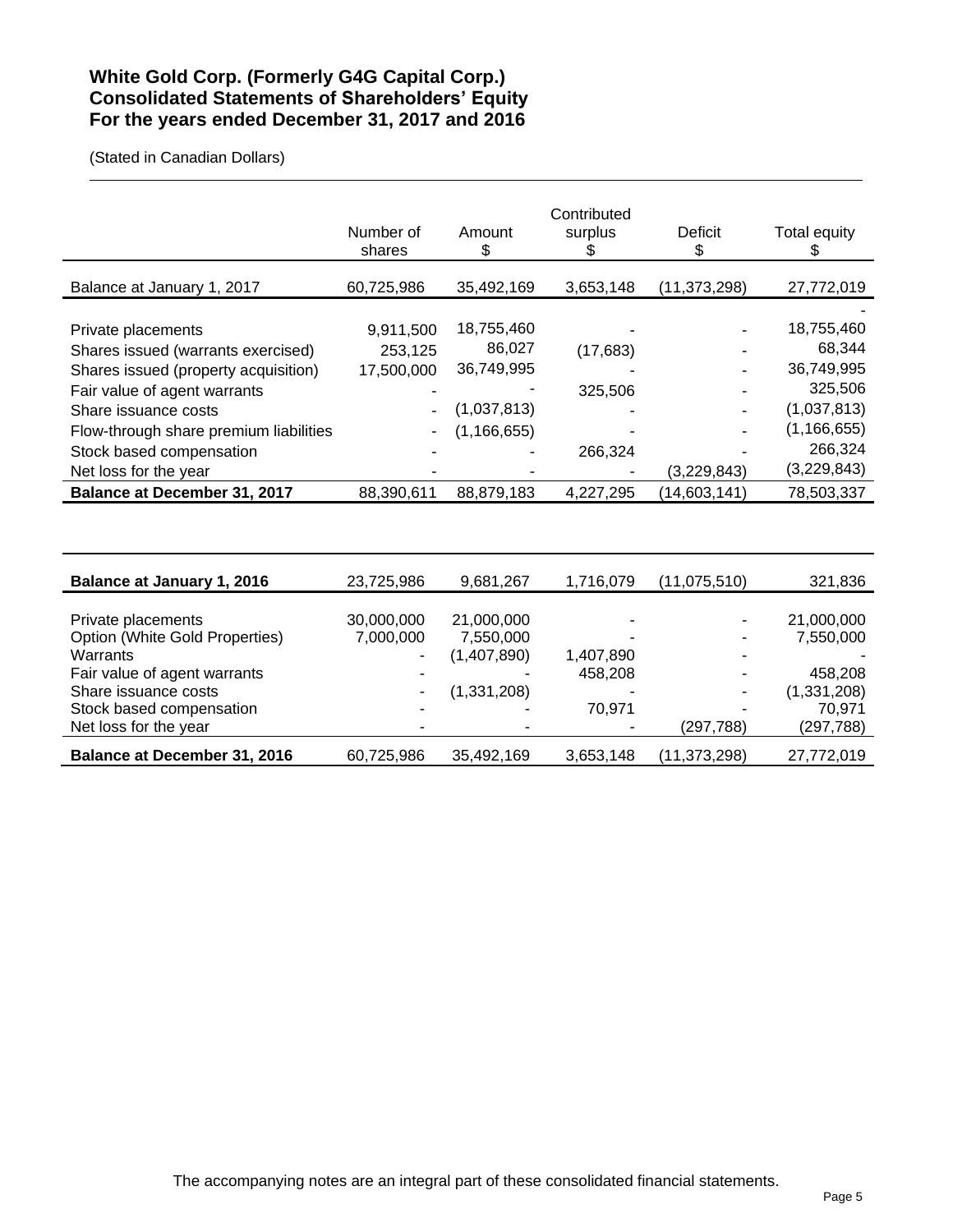# **White Gold Corp. (Formerly G4G Capital Corp.) Consolidated Statements of Cash Flows For the years ended December 31, 2017 and 2016**

|                                                  | <b>December 31, 2017</b> | December 31, 2016 |  |  |
|--------------------------------------------------|--------------------------|-------------------|--|--|
| <b>Operating activities</b>                      |                          |                   |  |  |
| Net loss for the year                            | \$<br>(3,229,843)        | \$<br>(297, 788)  |  |  |
| Items not involving cash                         |                          |                   |  |  |
| Stock based compensation                         | 266,324                  | 70,971            |  |  |
| Depreciation                                     | 10,990                   | (17, 524)         |  |  |
| Write-off of exploration assets                  | 59,690                   |                   |  |  |
| Advance royalty accretion expense                | 112,869                  |                   |  |  |
| Deferred income tax expense                      | 1,364,342                |                   |  |  |
|                                                  | (1, 415, 628)            | (244, 341)        |  |  |
| Change in non-cash components of working capital |                          |                   |  |  |
| Amounts receivables                              | (742, 768)               | (110, 217)        |  |  |
| Accounts payable and accrued liabilities         | (99, 862)                | 1,688,655         |  |  |
| Due to related parties                           | (1, 372, 405)            |                   |  |  |
| Cash used in operating activities                | (3,630,663)              | 1,334,097         |  |  |
|                                                  |                          |                   |  |  |
| Financing activities                             |                          |                   |  |  |
| Short term loan                                  |                          | (44, 449)         |  |  |
| Net proceeds from exercise of warrants           | 68,344                   |                   |  |  |
| Net proceeds from private placement              | 18,043,153               | 20,127,000        |  |  |
| Cash provided by financing activities            | 18,111,497               | 20,082,551        |  |  |
|                                                  |                          |                   |  |  |
| Investing activities                             |                          |                   |  |  |
| Property bonds                                   |                          | (74)              |  |  |
| Property plant and equipment                     | (73, 262)                |                   |  |  |
| Exploration and evaluation assets                | (19,653,019)             | (5,097,800)       |  |  |
| Cash used in investing activities                | (19, 726, 281)           | (5,097,874)       |  |  |
|                                                  |                          |                   |  |  |
| Increase (decrease) in cash and cash equivalents | (5,245,447)              | 16,318,774        |  |  |
| Cash and cash equivalents-beginning of the year  | 16,703,411               | 384,636           |  |  |
| Cash and cash equivalents-end of the year        | \$<br>11,457,964         | \$<br>16,703,410  |  |  |
|                                                  |                          |                   |  |  |
| Interest paid                                    |                          |                   |  |  |
| Income tax paid                                  |                          |                   |  |  |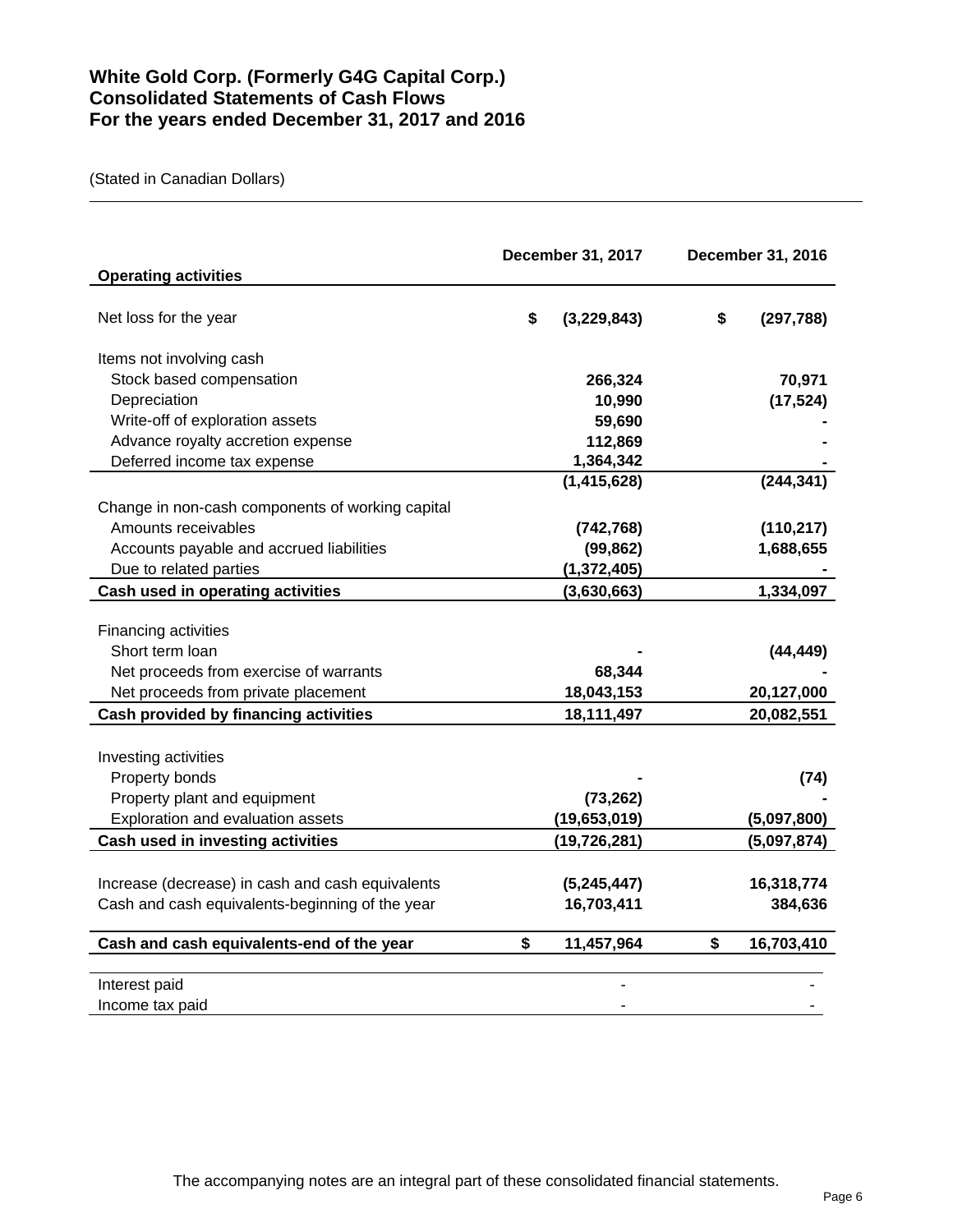(Stated in Canadian Dollars)

### **1. Nature of operations**

The Company was incorporated on March 26, 1987 under the provisions of the Company Act of British Columbia and was transitioned to the Business Corporations Act (British Columbia) on September 30, 2005. The Company changed its name to "G4G Capital Corp." on January 23, 2015 and the common shares (the "Common Shares") were traded on the TSX Venture Exchange (the "TSXV") under its symbol "GGC". The Company is classified as a 'Junior Natural Resource-Mining' company.

The Company then changed its name to "White Gold Corp." on December 19, 2016 and in connection with its rebranding, the Company registered to continue its corporate existence in the Province of Ontario.

The Company's head office is located at 82 Richmond Street East, Toronto, Ontario, Canada and the common shares of the Company (the "Common Shares") are listed on the TSX Venture Exchange (the "TSXV") under the symbol "WGO"..

White Gold Corp. is in the business of acquiring and exploring mineral properties. As of December 31 30, 2017, the Company owned several properties in the Yukon's White Gold District in Canada (the "White Gold District"). The properties range from grass roots to more advanced exploration projects and the Company is continuing with exploration activities on its properties.

There has been no determination whether properties held contain mineral resources or mineral reserves that are economically recoverable. The recoverability of valuations assigned to mineral properties is dependent upon the discovery of economically recoverable mineral resources and mineral reserves, confirmation of the Company's interest in the properties, the ability to obtain the necessary financing to complete development, and future profitable production or proceeds from disposition.

The consolidated financial statements were approved by the Board of Directors on April 30, 2018.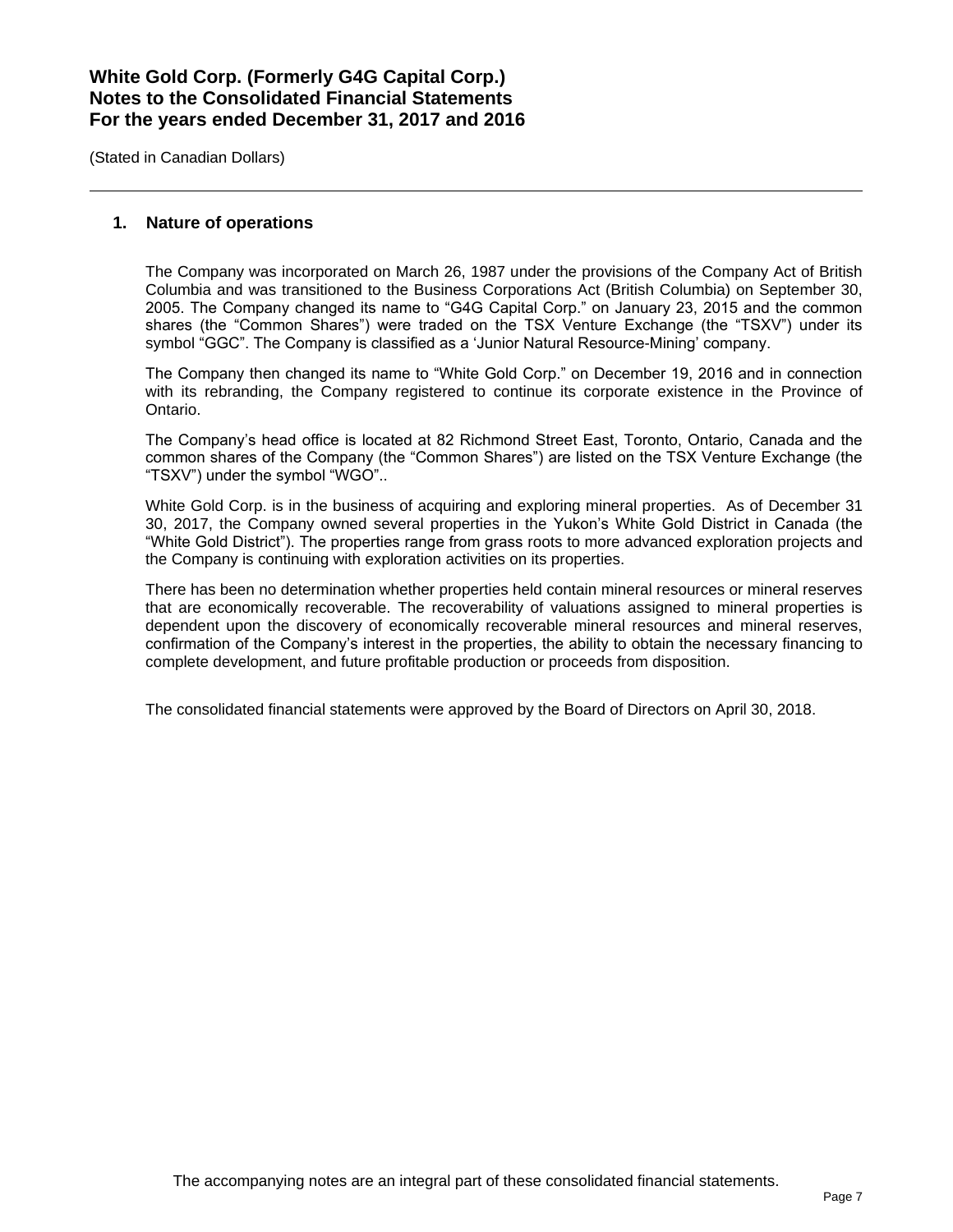(Stated in Canadian Dollars)

### **2. Basis of Presentation**

# Statement of Compliance

These consolidated financial statements, including comparatives, have been prepared in accordance with International Financial Reporting Standards ("IFRS") as issued by the International Accounting Standards Board ("IASB") and Interpretations of the IFRS Interpretations Committee ("IFRIC").

### Basis of Presentation

These consolidated financial statements have been prepared on a historical cost basis, except for financial instruments classified as financial instruments at fair value through profit and loss, which are stated at their fair value. In addition, these consolidated financial statements have been prepared using the accrual basis of accounting except for cash flow information.

#### Principles of Consolidation

These consolidated financial statements include the accounts of the Company and its wholly-owned subsidiaries 0184117 BC Ltd. and Selene Holdings Limited Partnership. All inter-company transactions and balances have been eliminated upon consolidation.

#### Use of Estimates

The preparation of consolidated financial statements in conformity with IFRS requires management to make estimates and assumptions which affect the reported amount of the Company's assets, liabilities, expenses, and related disclosures. Assumptions and estimates are based on historical experience, expectations, current trends and other factors that management believes to be relevant at the time at which the Company's consolidated financial statements are prepared.

Management reviews, on a regular basis, the Company's accounting policies, assumptions, estimates and judgements in order to ensure that consolidated financial statements are presented fairly and in accordance with IFRS.

Critical accounting estimates are those that have a significant risk of causing material adjustments and are often applied to matters or outcomes that are inherently uncertain and subject to change. As such, management cautions that future events often vary from forecasts and expectations and that estimates routinely require adjustments. Estimates and assumptions where there is significant risk of material adjustments to assets and liabilities in future accounting periods include the useful lives of equipment, the recoverability of the carrying value of exploration and evaluation assets, the recognition and valuation of provisions for restoration and environmental liabilities, the recognition of contingent liability and advanced royalty and the recoverability and measurement of deferred tax assets and liabilities. Actual results may differ from those estimates and assumptions.

### Use of Judgements

The preparation of consolidated financial statements in accordance with IFRS requires management to make judgments, apart from those involving estimates, in applying accounting policies. The most significant judgments applying to the Company's consolidated financial statements include the assumption regarding economic recoverability and probability of future economic benefits of exploration and evaluation expenditures.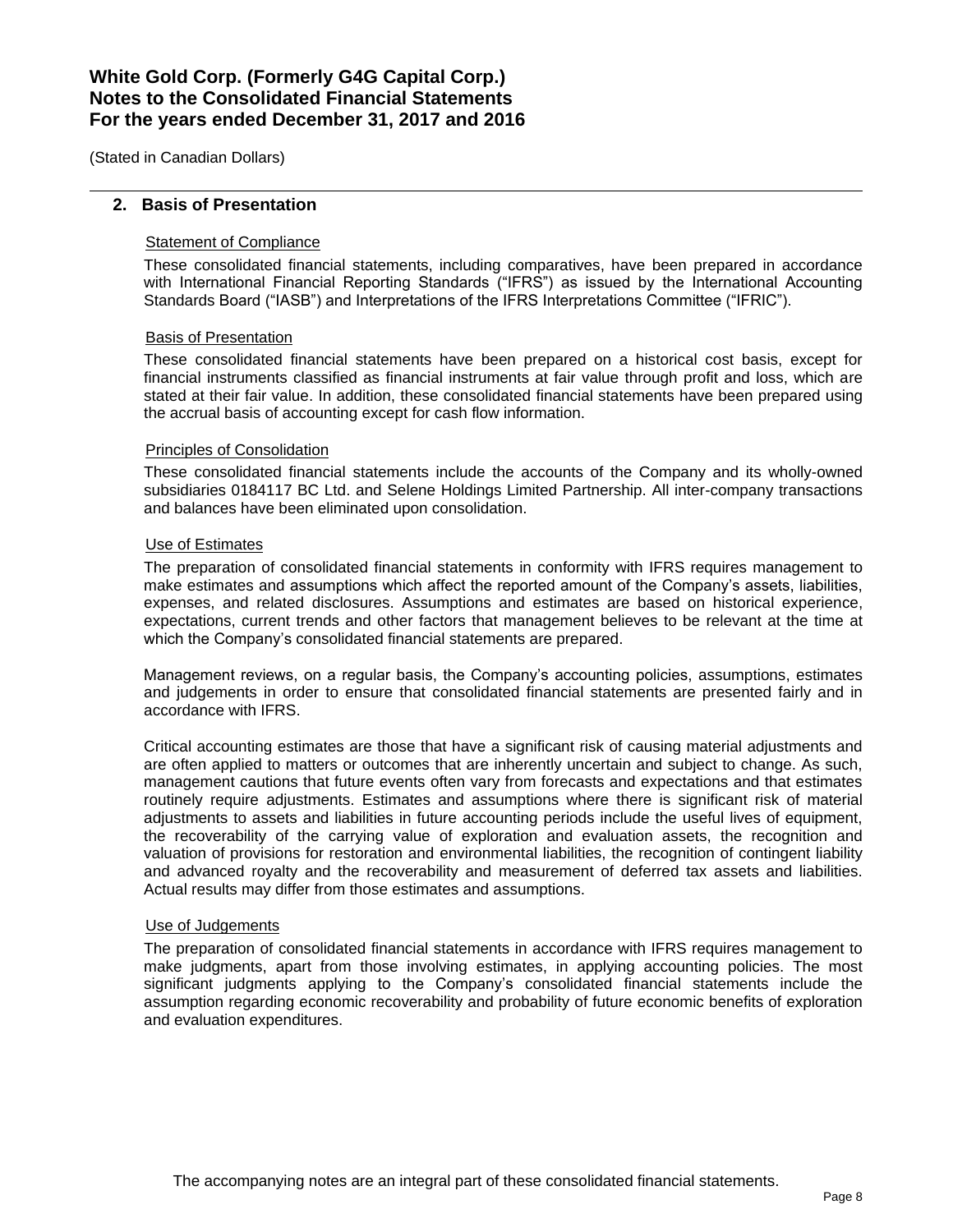(Stated in Canadian Dollars)

## **3. Significant Accounting Policies**

#### Cash and Cash Equivalents

The Company considers all highly liquid instruments with maturity of three months or less at the time of issuance, to be cash equivalents.

#### Financial Instruments

All financial instruments are classified as one of the following: held-to-maturity, loans and receivables, fair value through profit or loss ("FVTPL"), available-for-sale, or other financial liabilities. Financial assets and liabilities FVTPL are measured at fair value with gains and losses recognized in net income. Financial assets held-to-maturity, loans and receivables, and other financial liabilities are measured at amortized cost using the effective interest method. Available-for-sale instruments are measured at fair value with unrealized gains and losses recognized in other comprehensive income.

Transaction costs that are directly attributable to the acquisition or issue of financial instruments that are classified as held-to-maturity, loans and receivables, or other financial liabilities are included in the initial carrying value of such instruments and amortized using the effective interest method. Transaction costs classified as FVTPL are expensed when incurred, while those classified as available for sale are included in the initial carrying value.

The Company classifies its financial instruments measured at fair value at one of three levels according to the relative reliability of the inputs used to estimate the fair value:

Level 1 – quoted prices (unadjusted) in active markets for identical assets or liabilities;

Level 2 – inputs other than quoted prices included in Level 1 that are observable for the asset or liability, either directly (i.e., as prices) or indirectly (i.e., derived from prices); and

Level 3 – inputs for the asset or liability that are not based on observable market data (unobservable inputs).

#### Exploration and Evaluation of Assets

All costs related to the acquisition, exploration and development of mineral properties are capitalized by property. If economically recoverable ore reserves are developed, capitalized costs of the related property are reclassified as mining assets and amortized using the unit of production method. When a property is abandoned, all related costs are written off to operations. If, after management review, it is determined that the carrying amount of a mineral property is impaired, that property is written down to its estimated net realizable value.

A mineral property is reviewed for impairment at each financial statement date or whenever events or changes in circumstances indicate that its carrying amount may not be recoverable. Interest on borrowings incurred to finance mining assets is capitalized until the asset is capable of carrying out its intended use.

From time to time the Company may acquire or dispose of a mineral property pursuant to the terms of an option agreement. As the options are exercisable entirely at the discretion of the optionee, the amounts payable or receivable are not recorded. Option payments are recorded as property costs or recoveries when the payments are made or received.

The amounts shown for mineral properties do not necessarily represent present or future values. Their recoverability is dependent upon the discovery of economically recoverable reserves, the ability of the Company to obtain the necessary financing and permitting to complete the development and future profitable production or proceeds from the disposition thereof.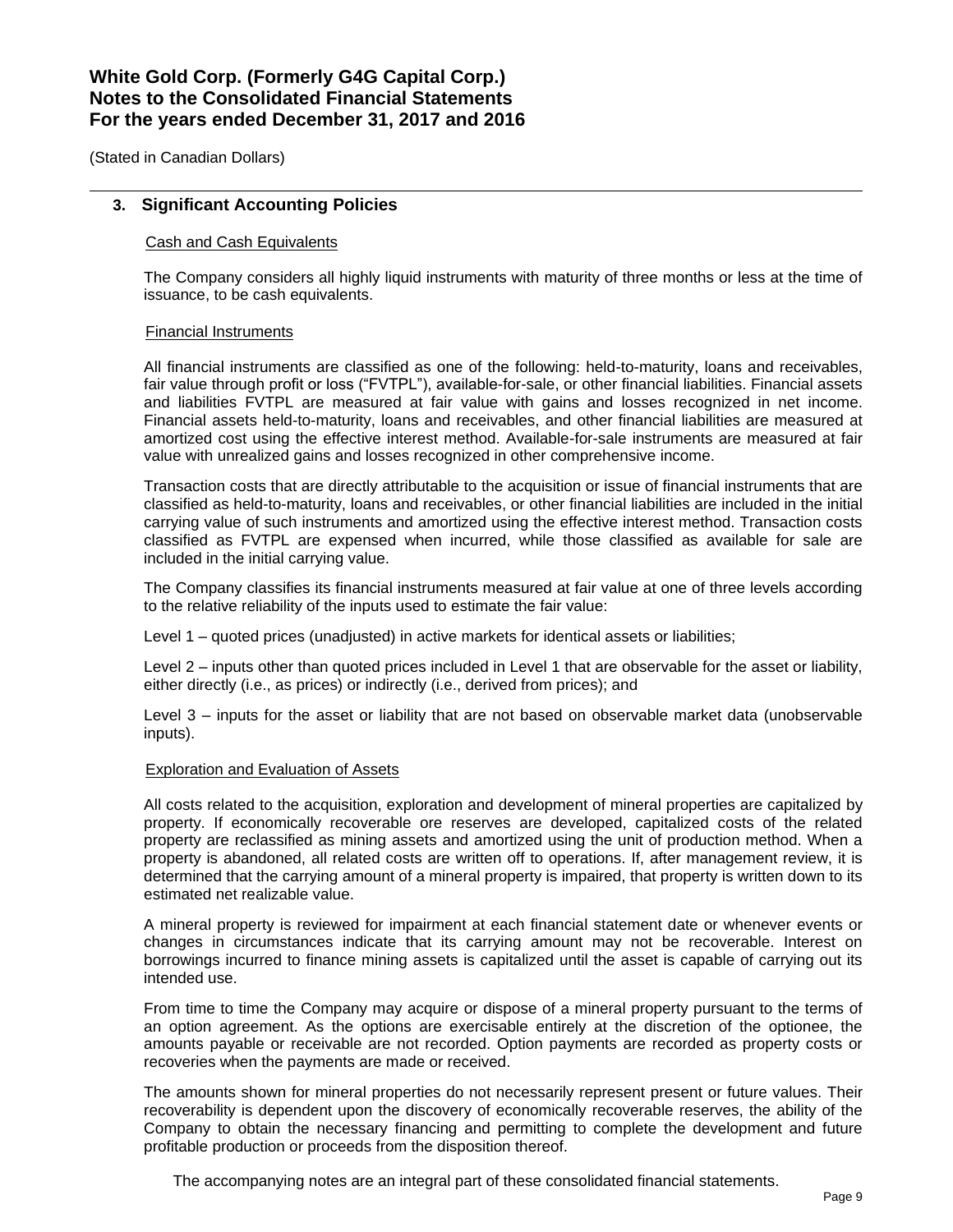(Stated in Canadian Dollars)

# **3. Significant Accounting Policies (continued)**

#### Site Rehabilitation Obligations

Site rehabilitation obligations are recognized when a legal or constructive obligation arises. The liability is recognized at the present value of management's best estimate of the site rehabilitation obligation. The estimate is discounted to the present value using a discount rate specific to the obligation. When the liability is initially recorded, the Company capitalizes the cost by increasing the carrying amount of the related long-lived assets. The liability is accreted to its present value at each reporting period, and the capitalized cost is amortized on the same basis as the related asset. Upon settlement of the liability, the Company may incur a gain or loss.

At present, the Company has determined that given the early stage of exploration on its mineral properties, it has no reclamation costs and therefore no provision for site rehabilitation has been made.

#### Impairment of Long-Lived Assets

Property and equipment and mineral properties are reviewed for possible impairment whenever events or changes in circumstances indicate that the carrying amount of an asset may not be recoverable. If any indication of impairment exists, an estimate of the asset's recoverable amount is calculated. The recoverable amount is determined as the higher of the fair value less direct costs to sell and the asset value in use (being the present value of the expected future cash flows of the asset). An impairment loss is recognized for the amount by which the carrying amount exceeds its recoverable amount.

#### Foreign Currency Translation

The Company's functional and presentation currency is the Canadian dollar. The accounts recorded in foreign currencies have been translated into Canadian dollars on the following basis:

(a) monetary assets and liabilities at the rate of exchange in effect at the balance sheet date;

(b) non-monetary assets and liabilities at the rates of exchange in effect on the respective dates of transactions; and

(c) revenue and expenses at the exchange rates prevailing on the date of the transaction.

Gains and losses on translation are included in income or expense in the period in which they occur.

#### Share-based Payments

The Company uses a fair value-based method of accounting for stock options to employees, including directors, officers and consultants. The fair value is determined using the Black-Scholes Option Pricing Model on the date of grant, with assumptions for risk-free interest rate, volatility, expected forfeiture and life of the options or warrants. The cost is measured at the date of grant and each tranche is recognized on a graded-vesting basis over the applicable vesting period as an increase in share-based payments expense and the reserves account. On the exercise of the stock options, the proceeds received by the Company, together with the respective amount from reserves, are credited to share capital.

#### Flow-through shares

Canadian tax legislation permits a company to issue securities referred to as flow-through shares whereby the Company assigns the tax deductions arising from the related resource expenditures to the shareholders. Any premium received by the Company on the issuance of flow-through shares is initially recorded as a liability ("flow-through tax liability') and as a liability. Renouncement is retrospective and the view is that the obligation is fulfilled when eligible expenditures are incurred.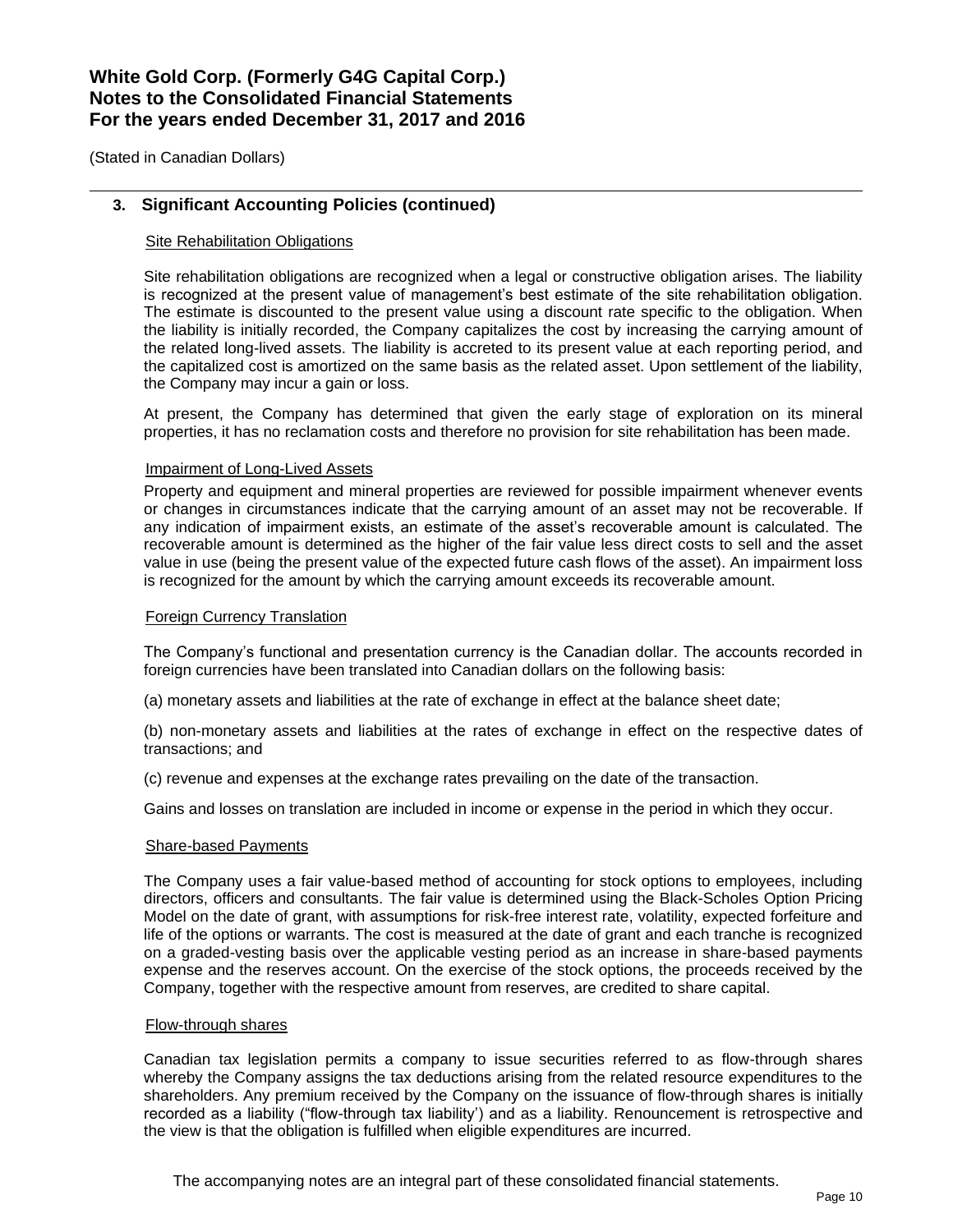(Stated in Canadian Dollars)

# **3. Significant Accounting Policies (continued)**

# Income Taxes

### *Current income tax*:

Current income tax assets and liabilities for the current period are measured at the amount expected to be recovered from or paid to the taxation authorities. The tax rates and tax laws used to compute the amount are those that are enacted or substantively enacted, at the reporting date, in the country where the Company operates and generates taxable income.

Current income tax relating to items recognized directly in other comprehensive income or equity is recognized in other comprehensive income or equity and not in profit or loss. Management periodically evaluates positions taken in the tax returns with respect to situations in which applicable tax regulations are subject to interpretation and establishes provisions where appropriate.

#### *Deferred income tax:*

Deferred income tax is recognized, using the asset and liability method, on temporary differences at the reporting date arising between the tax bases of assets and liabilities and their carrying amounts for financial reporting purposes.

The carrying amount of deferred income tax assets is reviewed at the end of each reporting period and recognized only to the extent that it is probable that sufficient taxable profit will be available to allow all or part of the deferred income tax asset to be utilized.

Deferred income tax assets and liabilities are measured at the tax rates that are expected to apply to the year when the asset is realized or the liability is settled, based on tax rates (and tax laws) that have been enacted or substantively enacted by the end of the reporting period.

Deferred income tax assets and deferred income tax liabilities are offset, if a legally enforceable right exists to offset current tax assets against current income tax liabilities and the deferred income taxes relate to the same taxable entity and the same taxation authority.

#### Income (Loss) per share

Basic loss per share is computed using the weighted average number of common shares outstanding during the period. The treasury stock method is used for the calculation of diluted loss per share. Stock options and warrants are dilutive when the average market price of the common shares during the period exceeds the exercise price of the options and warrants.

As the Company has recorded a loss in each of the periods presented, basic and diluted loss per share are the same since the exercise of warrants or options is anti-dilutive.

### **4. Accounting standards issued but not yet effective**

IFRS 9 – Financial Instruments: classification and measurement

The IASB issued IFRS 9, Financial Instruments, which will replace IAS 39, Financial Instrument: Recognition and Measurements, on November 12, 2009. The new standard provides guidance on the classification and measurement of financial asset and financial liabilities. In November 2013, the IASB amended IFRS 9, IAS 39 and IFRS 7, Financial Instruments: Disclosures, to include the new hedge accounting requirements. The new amendments come into effect January 1, 2018. The company is assessing the impact of the adoption of these standards.

IFRS 16 - Leases – In January 2016 the International Accounting Standards Board issued IFRS 16, Leases, which specifies how to recognize, measure, present and disclose leases. The standard provides a single lessee accounting model, requiring lessees to recognize assets and liabilities for all leases unless the lease term is 12 months or less or the underlying asset has a low value. Consistent with its predecessor, IAS 17 the new lease standard continues to require lessors to classify leases as operating or finance. IFRS 16 is to be applied retrospectively for annual periods beginning on or after January 1, 2019. Earlier application is permitted if IFRS 15 Revenue from contract with customers has also been applied.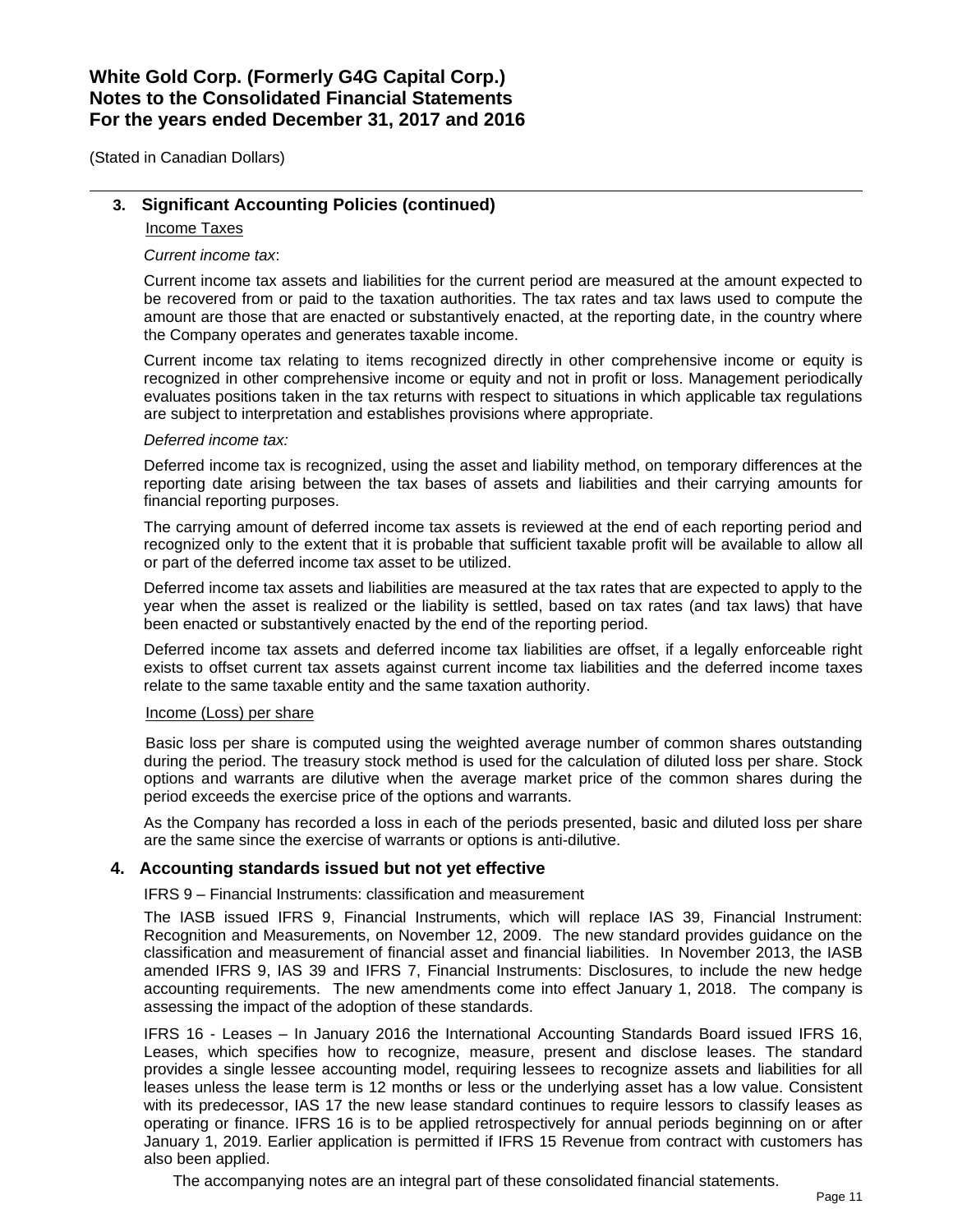(Stated in Canadian Dollars)

# 5. **Exploration and evaluation assets**

|                                  | <b>White Gold</b><br>properties | <b>ARM</b><br>properties | Total              |
|----------------------------------|---------------------------------|--------------------------|--------------------|
| Mineral property cost            |                                 |                          |                    |
| Acquisition/Staking/Renewal Cost |                                 | \$<br>20,000             | \$<br>20,000       |
| <b>Exploration expenditures</b>  |                                 |                          |                    |
| Balance as at December 31, 2015  | \$                              | 20,000<br>\$             | S<br>20,000        |
| Acquisition/Staking/Renewal Cost | 11,395,720                      |                          | 11,395,720         |
| <b>Exploration expenditures</b>  | 1,252,080                       |                          | 1,252,080          |
| Balance as at December 31, 2016  | \$12,647,800                    | 20,000<br>\$             | 12,667,800<br>SS.  |
| Acquisition/Staking/Renewal Cost | 54,755,449                      |                          | 54,755,449         |
| <b>Exploration expenditures</b>  | 10,285,807                      |                          | 10,285,807         |
| Impairment                       |                                 | (20,000)                 | (20,000)           |
| Balance as at December 31, 2017  | \$77,689,056                    | \$                       | \$77,689,056<br>Ж. |

## White Gold Properties (Yukon)

### Ryan Option

On October 27, 2016, the Company entered into an agreement granting it the option (the "Option") to purchase 21 properties (the "Properties"), comprising approximately 12,301 quartz claims (the "Claims") located in the White Gold District from Shawn Ryan and Wildwood Exploration Inc., a corporation wholly owned by Mr. Ryan, a director and officer of the Company ("Wildwood"). The Claims are grouped in six project areas covering various prospective geological terrain in the White Gold District. The Properties represent all of Mr. Ryan's precious metal interests located in the White Gold District that are not in a current joint venture with third parties.

On December 13, 2016 White Gold Corp. completed the exercise of its option and acquired the claims across the 21 properties. Specifically, on October 28, 2016 the Company issued 1,000,000 shares (at fair value of \$0.71 per share) and paid cash of \$500,000 and on December 13, 2016 the Company issued 6,000,000 shares (at fair value of \$1.14 per share) and paid cash of \$3,000,000 and the company reimbursed \$40,000 for staking costs, completing the option payment requirements. An additional legal expenditure of \$10,560 has also been capitalized as acquisition costs directly related to acquisition of these properties.

The Properties are subject to a 2% net smelter royalty ("NSR") which will also be payable on each quartz claim staked by the Company (or any subsidiary or affiliate) in a specified area of influence during the five year period following October 27, 2016, of which 1% will be payable to Mr. Ryan and 1% is payable to a related party.

#### Kinross acquisition

On June 14, 2017 the Company successfully completed the acquisition of entities holding the White Gold, Black Fox, JP Ross, Yellow, and Battle properties (the "White Gold Properties") from Kinross Gold Corporation ("Kinross") for \$10 million in cash, the issuance to Kinross of 17.5 million common shares of the Company (at the value of \$ 2.10 per share) and up to \$15 million in deferred milestone payments specifically related to the advancement of the White Gold Properties (the "Acquisition"). Total expenditures of \$1,032,756, which includes legal fees, due diligence fee and financial advisory fees, has also been capitalized as acquisition costs directly related to acquisition of these properties.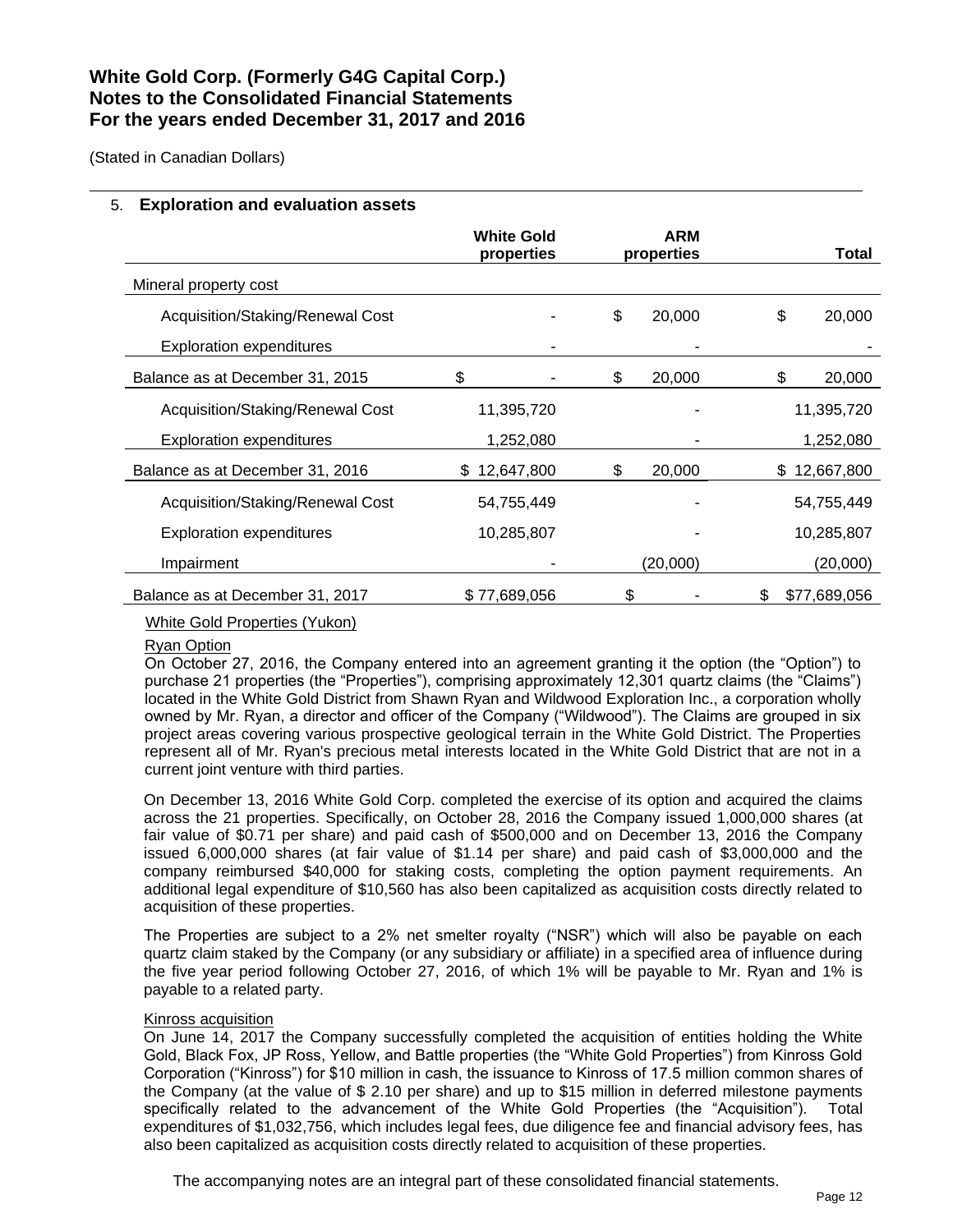(Stated in Canadian Dollars)

## 5. **Exploration and evaluation assets (continued)**

#### Kinross acquisition (continued)

The acquisition of the entities holding the White Gold Properties does not constitute a business combination because these entities do not meet the definition of a business under IFRS 3 *Business Combination*. As a result, under IFRS, the transaction is being measured at cash paid and the fair value of equity consideration issued to acquire these entities.

The value of net identified assets of these entities acquired in the acquisition is set out as follows:

| <b>White Gold Properties</b>     | \$<br>46,749,995 |
|----------------------------------|------------------|
| Trade and other payables         | (89,096)         |
| Net identifiable assets acquired | 46,660,899       |
|                                  |                  |
| Consideration                    | 46,660,899       |
| Net identifiable assets acquired | 46,660,899       |
| Unidentifiable assets acquired   |                  |

Key estimates on the valuation of the Kinross "White Gold Properties" ("Former Kinross Properties") were made using discounted cash flow model of the contingent consideration and advance royalty including a discount rate of 25% for the \$15 million in deferred milestone payments and 25% discount rate for advance royalty payments. The milestone payments are estimated to commence in 2020 with production starting in 2025. The amounts included as part of the asset acquisition noted above are \$6,242,582 & \$383,003 for the milestone payments and advance royalty, respectively.

Certain of the Former Kinross Properties, consolidated into The White Gold Properties (Yukon), are subject to two annual advance royalty payments in the amount of \$100,000 and \$30,000, respectively, that are payable each year until the commencement of commercial production; these advanced royalty payables will be deducted from the pre-existing net smelter return royalties equal to 4%, 2% and 2%, respectively, each relating to different claims and each subject to different reduction options. The 4% net smelter return royalty can be reduced to 1% by making payments as follows: 1% (from 4% to 3%) by paying \$2,000,000; 1% (from 3% to 2%) by paying \$3,000,000; 1% (from 2% to 1%) by paying \$5,000,000. Furthermore, if either mineral reserves, measured mineral resources or indicated mineral resources are located on certain claims comprising the Former Kinross Properties and are disclosed in an NI 43-101 technical report then the Company will be obligated to pay a royalty equal to \$1.00 per gold ounce (using a cut off of 0.5g/t). Each of these royalties is held by an officer and director of the Company.

As of December 31, 2017, the Company has incurred additional claims renewal expenditures of \$347,113 (2016 - \$Nil) and exploration expenditures on the Properties and White Gold Properties of \$10,285,807 (\$1,252,080 – Dec 31, 2016).

### ARM Properties (Yukon)

On February 2, 2015, the Company entered into a definitive earn-in option and joint agreement ("Ryan Gold Agreement") with Ryan Gold Corp ("Ryan Gold"). The Ryan Gold Agreement provides that the Company can earn a 60% right, title and interest in and to the ARM claims ("Ryan Gold Option"), consisting of 544 contiguous mining claims located in the Whitehorse Mining District east of Kluane Lake's Talbot Arm, Yukon (the "ARM Claims"). The Ryan Gold Agreement was eventually assumed by a company called Strikepoint Gold Inc. ("Strikepoint").

During the year ended December 31, 2017, the Company has terminated the Ryan Gold Agreement by making a payment to Strikepoint of CDN\$39,690 with no further obligation.

### Property bonds

Property bonds are cash deposits pledged to the Province of B.C. The bonds mature and roll over every year until the Company is released from its property bonds.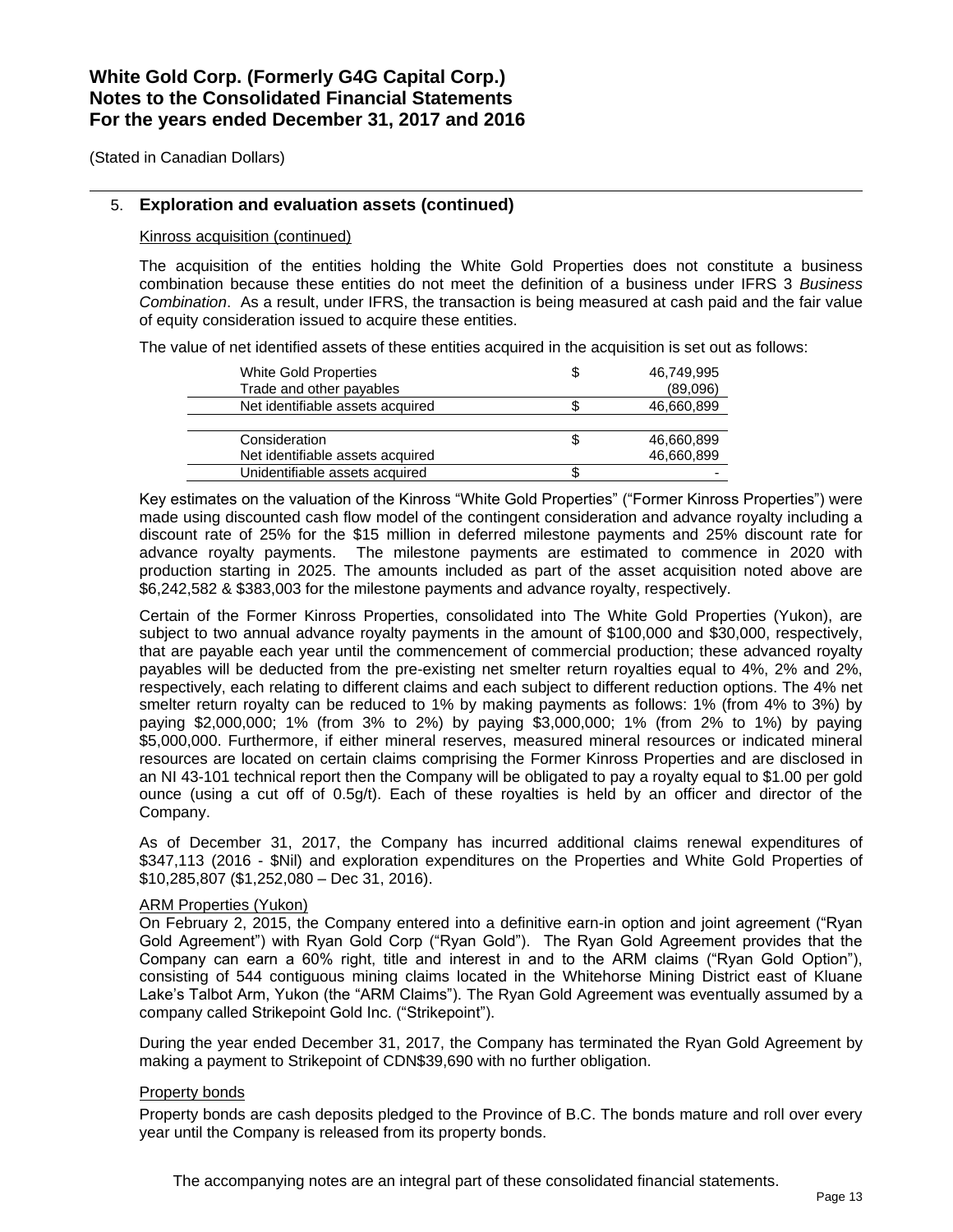(Stated in Canadian Dollars)

## **6. Related party transactions**

Compensation of Key Management Key management consists of the Board of Directors, CEO & President and CFO. Key management compensation which included cash & stock based compensation, for the year December 31, 2017 was \$ 300,760 (2016 - \$77,774).

During the year ended December 31, 2107, the Company also incurred the following related party transactions:

Ground Truth Exploration Inc., Dawson City, YT ("Ground Truth"), designed and managed all exploration work completed by the Company for a total of \$ \$10,285,807 (2016 - \$1,522,240) in the year ended December 31, 2017. Ground Truth is owned by the spouse of a director of the Company. At December 31, 2017 \$ 2,093,251 is reflected in accounts payable and accrued liabilities (2016 - \$1,409,570).

\$240,000 and \$24,000 in Office, Rent and Administration fees (2016 - \$Nil) was paid to companies of which an officer is an officer and director of the Company.

\$120,000 (2016 - \$Nil) as compensation for consulting services rendered by a shareholder, who is also the beneficial owner receiving the royalty on the Properties under the original Ryan Option.

A total advance royalty payment of \$130,000 on the Former Kinross Properties was made to an officer and director of the Company. See Note 5.

All related party transactions are in the normal course of operations and have been measured at the agreed to amounts, which is the amount of consideration established and agreed to by the related parties.

| Summary of Due to Related Parties as below:            |             |
|--------------------------------------------------------|-------------|
| Current portion of advance royalty payable             | \$109.534   |
| Accrued liabilities to an officer and a director       | 37.165      |
| Accounts payable & accrued liabilities to Ground Truth | 2.093.251   |
|                                                        | \$2.239.950 |

# **7. Share Capital**

#### Authorized share capital

At December 31, 2017, the authorized share capital consisted of an unlimited number of common shares without par value.

### Common Shares Issued

[a] Commitment to issue common shares to three former directors

The Company is committed to issuing a total of 5,000 common shares to three former directors upon any Alberni and Nanaimo Mining District's mineral property previously owned by the Company being placed into commercial production. This would reimburse these former directors for transferring 5,000 shares owned by them to a third party to satisfy a debt obligation of the Company.

[b] On October 28, 2016, the company closed a private placement of 15,000,000 (8,500,000 flowthrough and 6,500,000 non-flow through) units at \$0.20 per unit with gross proceeds of \$3,000,000. Each unit consists of one common share and one warrant (exercise price of \$0.27 per warrant) exercisable for a period of three years. Share issuance cost of \$40,500 was incurred in relation to this private placement.

[c] On October 28, 2016, the company issued 1,000,000 shares valued at \$0.71 per share to a Director of the company as settlement for White Gold Properties (Yukon). See Note 5.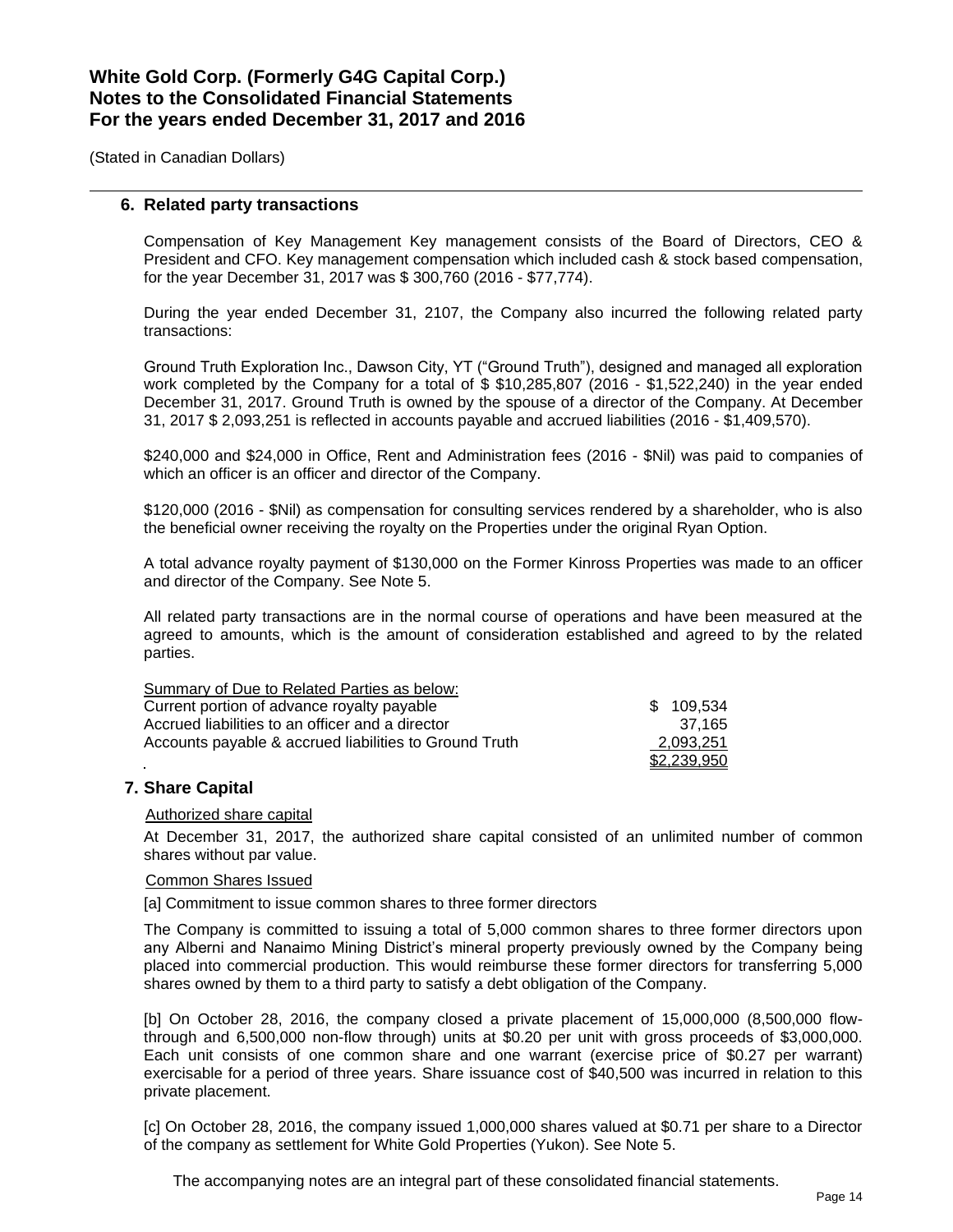(Stated in Canadian Dollars)

# **7. Share Capital (continued)**

## Common Shares Issued (continued)

[d] On December 13, 2016, the company closed a private placement of 15,000,000 shares at \$1.20 per share for gross proceeds of \$18,000,000. 605,000 agent warrants were also issued with an exercise price of \$1.20 per share for a period of two years with fair value of \$458,208. Cash fee of \$751,000 and legal fees of \$81,500 were paid in relation to the private placement. Total share issuance cost of \$1,290,708 was thus incurred with respect to the private placement.

[e] On December 13, 2016 6,000,000 shares valued at \$1.14 per share to a Director of the company as settlement for White Gold Properties (Yukon). See Note 5.

[f] On March 21, 2017, the Company closed a brokered private placement of 5,555,500 Common Shares, issued on a flow-through basis, at a price of \$1.80 per Common Share, for aggregate gross proceeds of approximately \$9,999,900 (the "2017 Flow-Through Private Placement"). In connection with the 2017 Flow-Through Private Placement, Agnico Eagle maintained its approximate 19.93% interest in the Company. The Company also issued 305,552 agent warrants with an exercise price of \$1.70 per Common Share for a period of two years with fair value of \$325,506. Cash fee of \$550,000 and legal fees of \$141,307 were paid in relation to the private placement. A flow-through share premium liability of \$1,166,655 was initially recognized in connection with this private placement. As of December 31, 2017, the remaining premium liability resulted from un-spent exploration expenditures was \$314,997 and a total amount of deferred income tax recovery of \$851,658 was recognized as income to operations.

[g] On June 14, 2017 the Company completed a non-brokered private placement with Agnico Eagle Mines Limited ("Agnico") pursuant to which Agnico, in order to maintain its pro rata ownership interest in the Company, subscribed for 4,356,000 common shares of the Company at a price of \$2.01 per common share, for gross proceeds to the Company of \$8,755,560. Legal fees of \$21,000 were paid in relation to the private placement. Agnico has the right to participate in any future equity offerings by the Company in order to maintain its proportionate interest in the Company and to nominate one person to the board of directors of the Company.

[h] On June 14, 2017 the Company issued 17.5 million common shares at a fair value price of \$2.10 per share to Kinross Gold Corporation as partial consideration for the acquisition of entities holding the White Gold,Black Fox, JP Ross, Yellow, and Battle properties (the "White Gold Properties"). Kinross has the right to participate in any future equity offerings by the Company in order to maintain its proportionate interest in the Company and to nominate one person to the board of directors of the Company.

[i] During the year ended December 31, 2017, 253,125 common shares were issued from warrants exercised at \$0.27 per common shares with fair value of \$17,683 being reallocated from contributed surplus to share capital.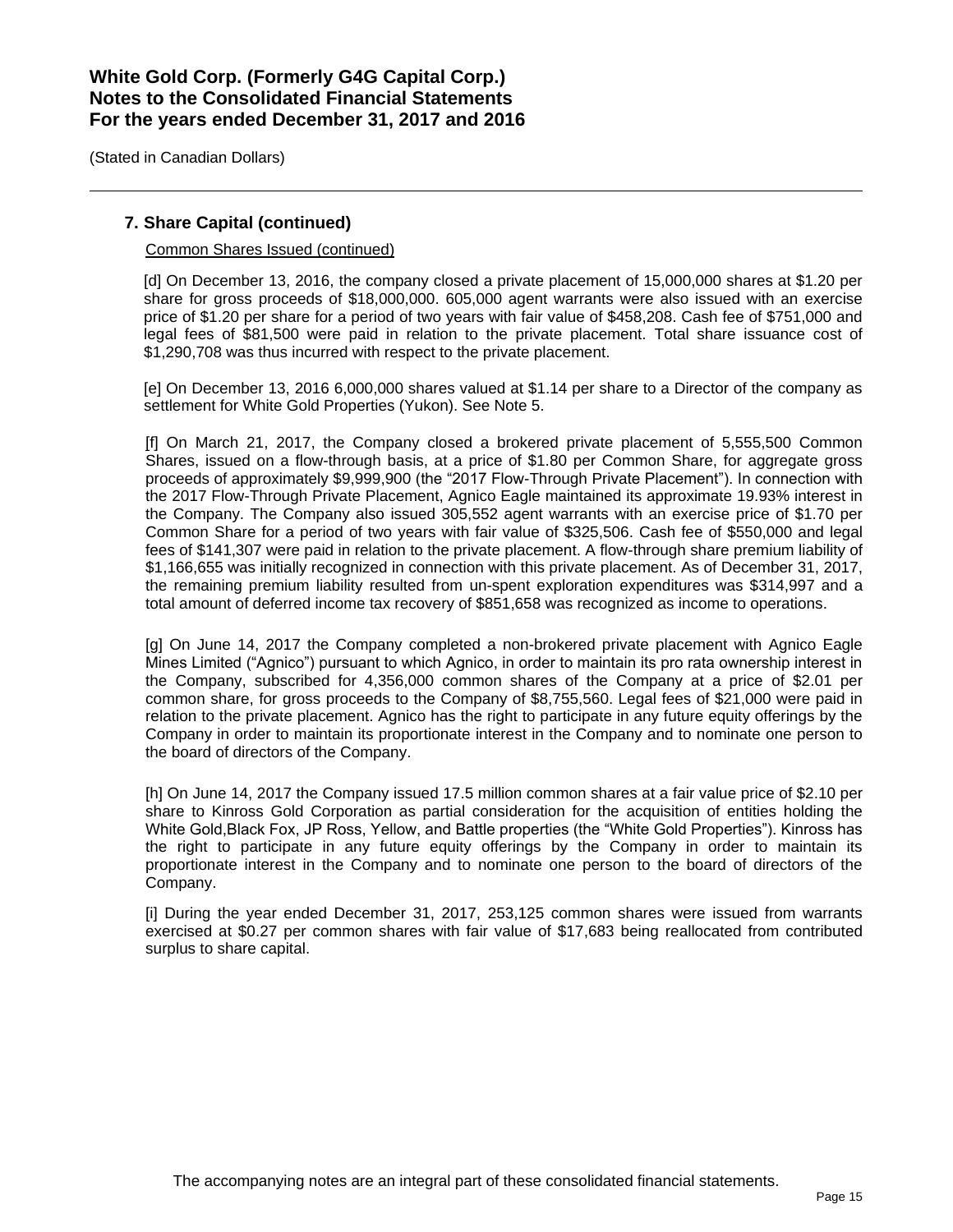(Stated in Canadian Dollars)

# **7. Share Capital (continued)**

Warrants and Agent Warrants

|                                     | Number of<br>Warrants | Exercise<br>price | Fair Value        | <b>Expiry Date</b> |
|-------------------------------------|-----------------------|-------------------|-------------------|--------------------|
| <b>Balance at December 31, 2015</b> |                       |                   |                   |                    |
| Private placement October 27, 2016  | 15,000,000            | \$0.27            | \$1,407,890       | October 27, 2019   |
| Agent warrants December 13, 2016    | 605,000               | \$1.20            | S.<br>458,208     | December 13, 2018  |
| <b>Balance at December 31, 2016</b> | 15,605,000            | \$0.31            | \$1,866,098       |                    |
| Agent warrants March 21, 2017       | 305,552               | \$1.70            | 325,506<br>S      | March 21, 2019     |
| Warrants exercised                  | (253,125)             | \$0.27            | $($ \$<br>17,683) |                    |
| Balance at December 31, 2017        | 15,657,427            | \$0.33            | \$2,173,921       |                    |

The fair value of the warrants and agent warrants were estimated on the date of measurement. The Black Scholes assumptions are as follows at the measurement date:

| Issue                                      | Number of<br>Warrants | Exercise<br>price $($ | Market<br>price $(\$)$ | Expected<br>Volatility<br>(%) [1] | Risk-free<br>interest<br>rate $(\%)$ | Expected<br>life (years) | Dividend<br>vield (%) | Fair value of<br>warrants |
|--------------------------------------------|-----------------------|-----------------------|------------------------|-----------------------------------|--------------------------------------|--------------------------|-----------------------|---------------------------|
| Private Placement<br>October 27, 2016 [2]  | 15,000,000            | \$0.27                | 0.92                   | 138                               | 0.75                                 | 3.00                     | ۰.                    | \$1,407,890               |
| <b>Agent Warrants</b><br>December 13, 2016 | 605.000               | \$1.20                | 1.14                   | 138                               | 0.75                                 | 2.00                     | $\sim$                | \$<br>458.208             |
| <b>Agent Warrants</b><br>March 21, 2017    | 305,552               | \$1.70                | 1.59                   | 140                               | 0.79                                 | 2.00                     | $\blacksquare$        | 325,056<br>\$             |

[1] Based on historical Volatility.

[2] As the warrants were issued as part of the unit offering, the fair value was prorated between shares and warrants, using relative fair values.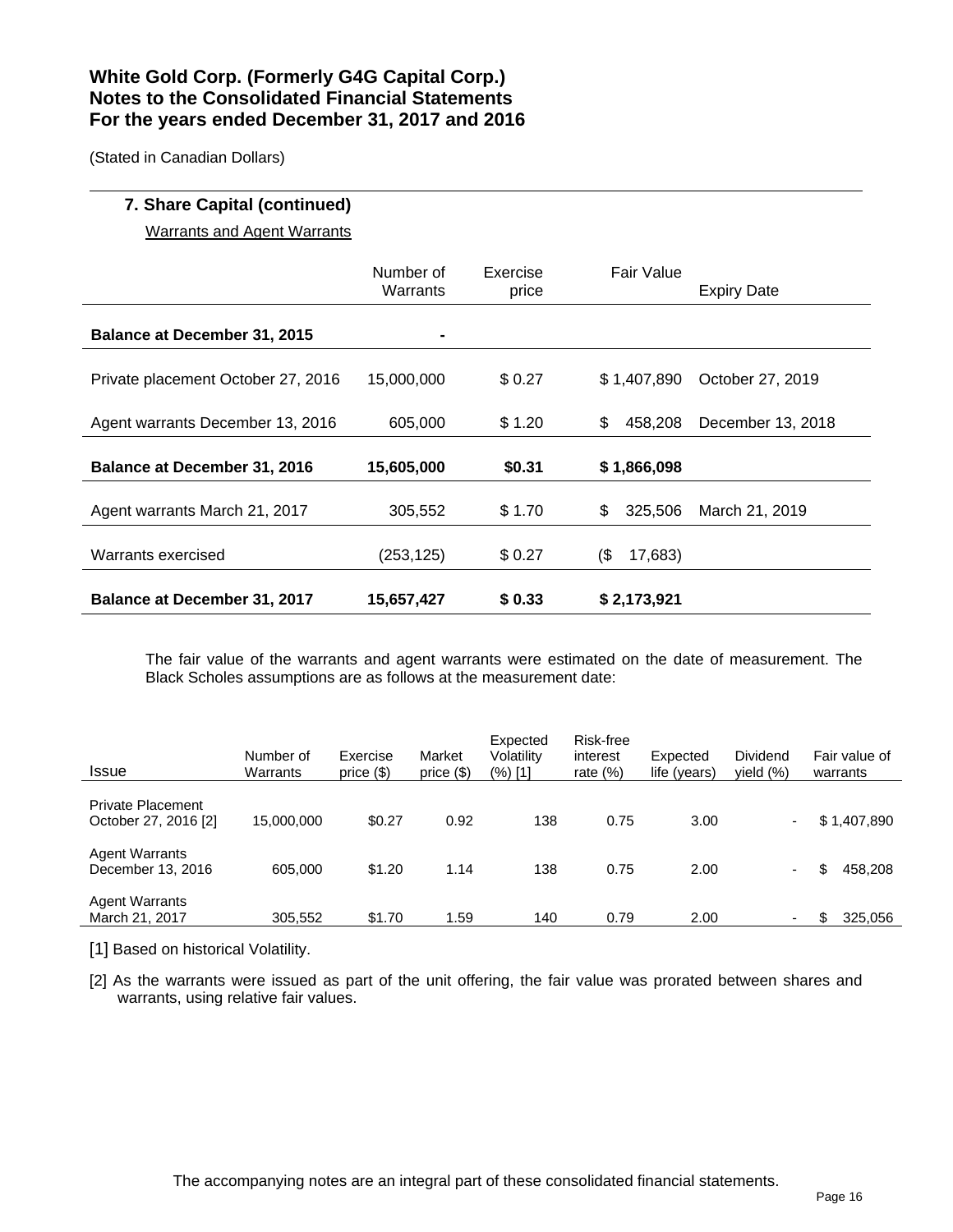(Stated in Canadian Dollars)

# **7. Share Capital (continued)**

### Stock Options

The Company has a stock option plan whereby it may grant options to its directors, officers and employees at exercise prices determined by the Board. On September 27, 2016, the company issued a total of 2,370,000 options to purchase common shares of the Company and granted them to directors, officers, employees and consultants at an exercise price of \$0.40 per share, expiring on September 27, 2021. 25% of these options vest one year after the date of grant and 25% of the grant on each of the following one year anniversaries.

Total share-based compensation of \$266,324 was accrued for using graded vesting method and was charged to the statement of operations and comprehensive loss for the year ended December 31, 2017 (2016 - \$70,971). The accrual was measured using the fair value of options calculated as below:

The following table summarizes the continuity of the Company's stock options at December 31, 2017:

| Outstanding    |                            |                                                          |                                       | <b>Exercisable</b>  |                                       |
|----------------|----------------------------|----------------------------------------------------------|---------------------------------------|---------------------|---------------------------------------|
| Exercise price | Number of<br><b>Shares</b> | Weighted<br>average<br>remaining<br>contractual<br>vears | Weighted<br>average<br>exercise price | Number of<br>shares | Weighted<br>average<br>exercise price |
| \$0.40         | 2,370,000                  | 3.75                                                     | \$0.40                                | 592,500             | \$0.40                                |

During the year ended December 31, 2017, 25% of the above stock options or 592,500 stock options have been fully vested.

The fair value of these options was estimated on the date of measurement. Under Black-Scholes, the options were valued at \$832,380 using the following assumptions at the measurement date:

|                             | September 27, 2016 |
|-----------------------------|--------------------|
| Number of Options           | 2,370,000          |
| Exercise price (\$)         | 0.40               |
| Market price (\$)           | 0.40               |
| Expected Volatility (%)*    | 138                |
| Risk-free interest rate (%) | 0.53               |
| Expected life (years)       | 5.00               |
| Dividend yield (%)          |                    |
| Fair value of options       | \$832,380          |

\* Based on historical Volatility.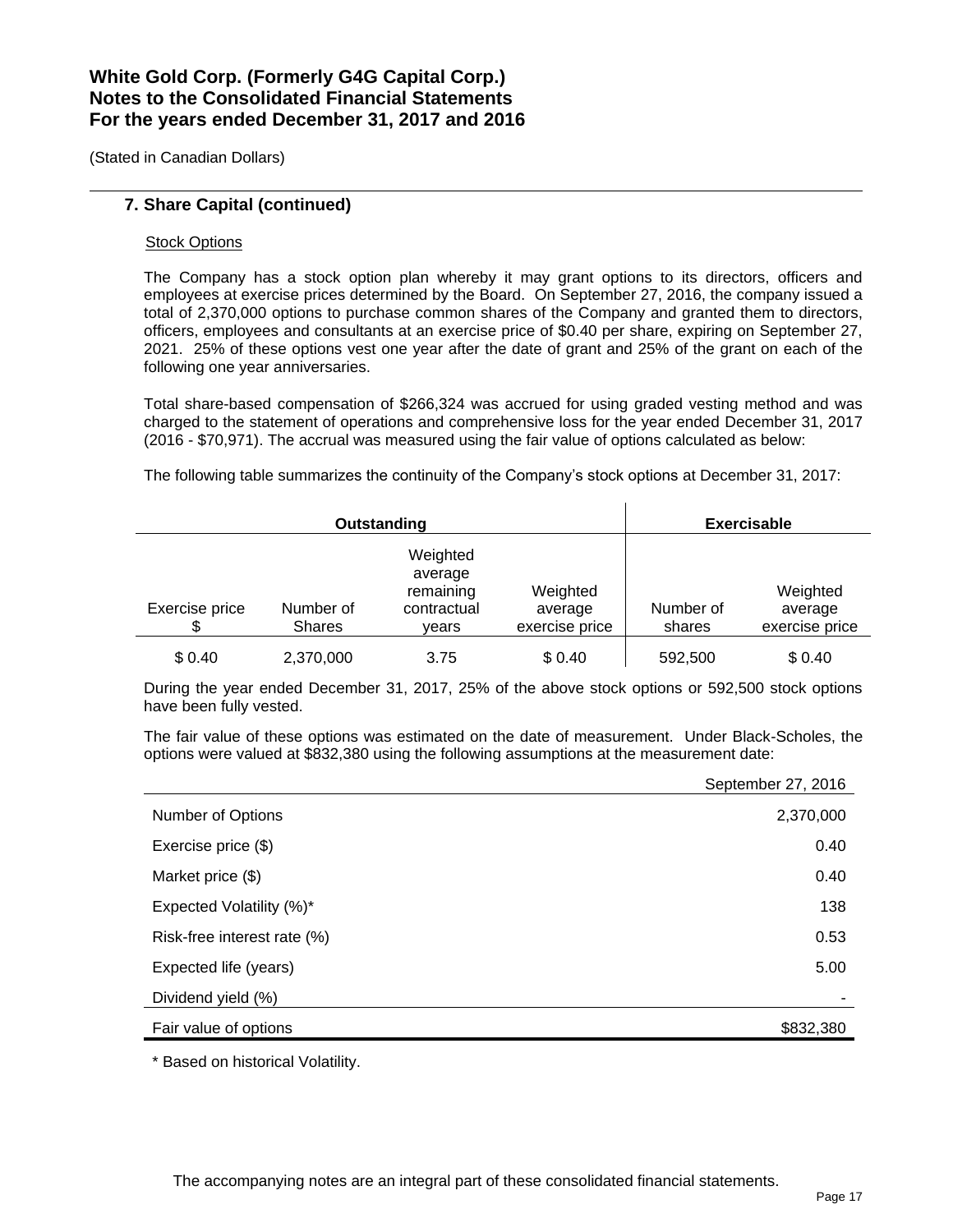(Stated in Canadian Dollars)

## **8. Contingent liability & advance royalty**

Key estimates on the valuation of the Kinross "White Gold Properties" were made using discounted cash flow model of the contingent consideration including a discount rate of 25% for the \$15 million in deferred milestone payments and 25% discount rate for advance royalty payments. The terms of the deferred payments are summarized as follows:

Milestone 1: payable upon announcement of a Preliminary Economic Assessment; Milestone 2: payable upon announcement of a Feasibility Study on the requisite properties; and Milestone 3: payable upon announcement of a positive construction decision.

### **Contingent Liability**

|             | <b>Estimated</b><br>commencement | Gross                       | Fair Value as at<br>December 31, 2017 |           |  |
|-------------|----------------------------------|-----------------------------|---------------------------------------|-----------|--|
| Milestone 1 | Year 2020                        | \$5,000,000                 | \$                                    | 2,558,435 |  |
| Milestone 2 | Year 2021                        | \$5,000,000                 | \$                                    | 2,046,748 |  |
| Milestone 3 | Year 2022                        | \$5,000,000                 | \$                                    | 1,637,399 |  |
|             |                                  | <b>Contingent liability</b> |                                       | 6,242,582 |  |

## **Advance Royalty**

|                                | <b>Estimated</b><br>payment<br>period | Gross     | <b>Initial</b><br>Amount | <b>Accretion</b><br><b>Expense</b> | Carrying<br>Value | <b>Current</b><br><b>Portion</b> | Long-term<br><b>Portion</b> |
|--------------------------------|---------------------------------------|-----------|--------------------------|------------------------------------|-------------------|----------------------------------|-----------------------------|
| Advance Royalty -<br>\$30,000  | 2017-2024                             | \$240,000 | \$92.997                 | \$14,068                           | \$107.065         | (\$26,596)                       | \$80,469                    |
| Advance Royalty -<br>\$100,000 | 2017-2024                             | \$800,000 | \$290,006                | \$57.897                           | \$347.903         | (\$82,938)                       | \$264,965                   |
| Total                          |                                       |           | \$383,000                | \$71.965                           | \$454,965         | (\$109,534)                      | \$345,434                   |

# **9. Segmented information**

The Company conducts all of its operations in Canada in one industry segment being the acquisition, exploration and development of resource properties.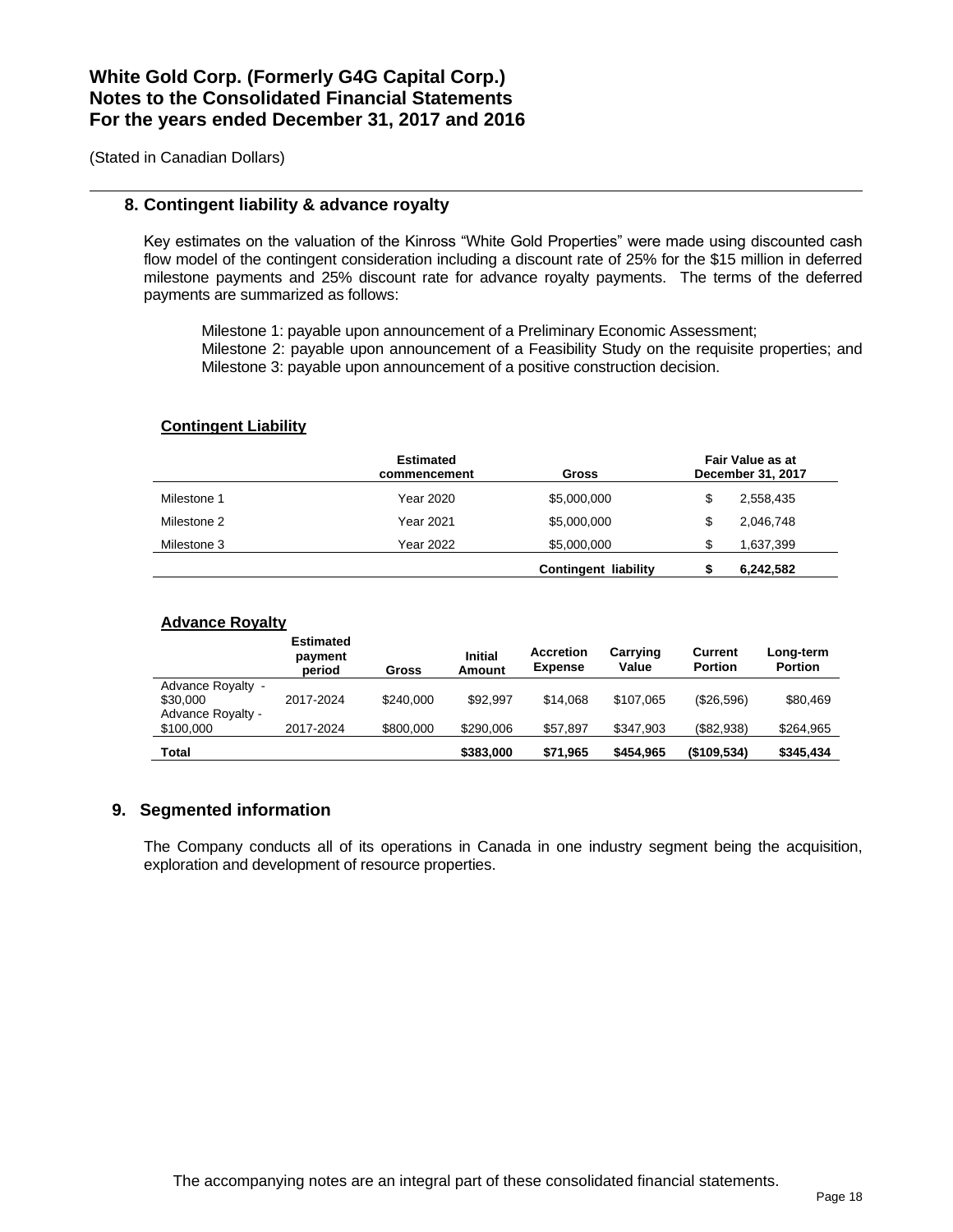(Stated in Canadian Dollars)

## **10. Capital management**

The Company manages its capital structure and makes adjustments to it, based on the funds available to the Company, in order to support the acquisition, exploration and development of mineral properties. The Board of Directors does not establish quantitative return on capital criteria for management, but rather relies on the expertise of the Company's management to sustain future development of the business.

The properties in which the Company currently has an interest are in the exploration stage; as such the Company is dependent on external financing to fund its activities. In order to carry out the planned exploration and pay for administrative costs, the Company will spend its existing working capital and raise additional amounts as needed. The Company will continue to assess new properties and seek to acquire an interest in additional properties if it feels there is sufficient geologic or economic potential and if it has adequate financial resources to do so.

Management reviews its capital management approach on an ongoing basis and believes that this approach, given the relative size of the Company, is reasonable.

There were no changes in the Company's approach to capital management during the year ended December 31, 2017.

### **11. Financial instruments**

The Board of Directors has overall responsibility for the establishment and oversight of the Company's risk management framework. The Company's financial instruments consist of cash and cash equivalents, marketable securities, property bonds held in form of GICs, due to related parties, note payable, accounts payable and accrued liabilities and contingent liability and advance royalty.

Cash and cash equivalents, marketable securities, property bonds in form of GICs are designated as fair value through profit or loss and therefore carried at fair value, with the unrealized gain or loss recorded in the statement of operation. Due to related parties, note payable, accounts payable and accrued liabilities and advance royalty are classified as other financial liabilities, which are measured at amortized cost. Contingent liability is classified as a liability fair valued through profit and loss.

The fair values of the Company's cash and cash equivalent, property bonds held in form of GICs, loan payable, accounts payables and accrued liabilities and due to related parties approximate their carrying values due to the short-term maturity of these instruments.

### Fair Value Measurement

The Company classified the fair value of the financial instruments according to the following fair value hierarchy based on the amount of observable inputs used to value the instruments:

Level 1 – quoted prices in active markets for identical assets or liabilities.

Level 2 – inputs other than quoted prices included in Level 1 that are observable for the asset or liability, either directly (i.e.: as prices) or indirectly (i.e.: derived from prices).

Level 3 – inputs for the asset or liability that are not based on observable market data.

At December 31, 2017 the levels in the fair value hierarchy into which the Company's financial instruments measured and recognized in the balance sheet at fair value are categorized are as follows:

|                        | Level 1      |
|------------------------|--------------|
| Cash                   | 317.844      |
| Cash equivalents       | \$11,140,120 |
| Property bonds in GICs | 20.122       |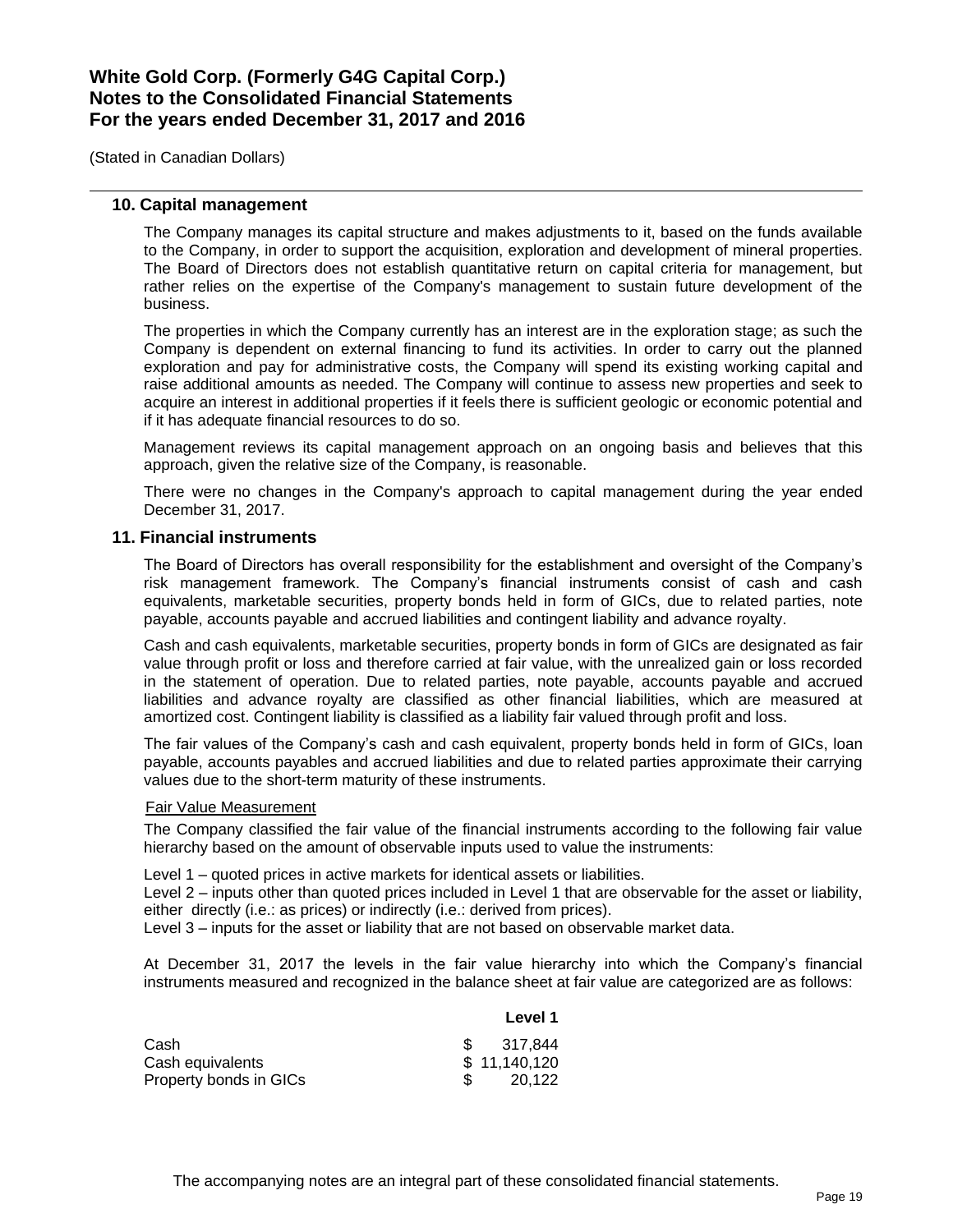(Stated in Canadian Dollars)

## **11. Financial instruments (continued)**

#### Financial Instrument Risk Exposure

The Company is exposed in varying degrees to a variety of financial instrument related risks. The Board approves and monitors the risk management processes.

The Company's financial instruments are exposed to certain financial risks, including credit risk, liquidity risk, interest risk and commodity price risk.

### **(a) Credit risk**

The Company's cash and cash equivalents are held in a Canadian financial institution. The Company does not have any asset-backed commercial paper in its cash and cash equivalents.

#### **(b) Liquidity risk**

Liquidity risk is the risk that the Company will not be able to meet its financial obligations as they fall due. The Company manages liquidity risk through the management of its capital structure.

Accounts payable and accrued liabilities are due within the current operating period.

### **(c) Interest rate risk**

Interest rate risk is the risk that the fair value or future cash flows of a financial instrument will fluctuate because of changes in market interest rates. The risk that the Company will realize a loss as a result of a decline in the fair value of the cash and cash equivalents is limited because they are generally held to maturity.

### **(d) Commodity price risk**

The ability of the Company to develop its mineral properties and the future profitability of the Company are directly related to the market price of its related commodity. The Company has not hedged any of its future related commodity sales. The Company closely monitors the price of its related commodity and its related cost of production to determine the appropriate course of action to be taken by the Company.

### **12. Contingency**

Prior to December 31, 2017, there was a claim filed against the Company together with others people seeking \$207,500 compensation for defamation damages (23% (\$47,725) of which is attributed to the Company). No provision for possible loss had been included in prior financial statements. The case was settled out of court and the Company's share of the cost was \$5,595 inclusive of legal fees.